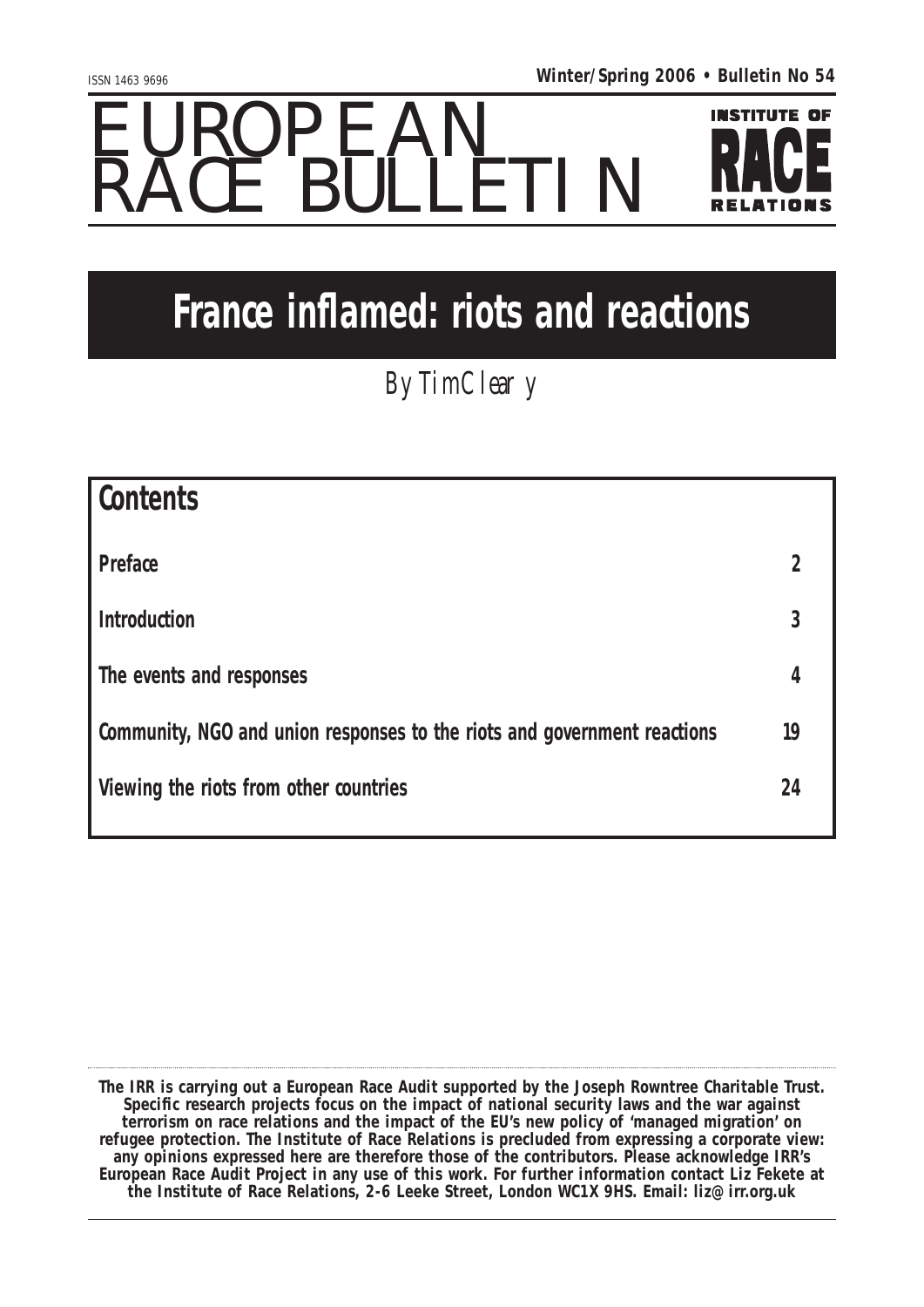#### **Preface**

**At both the level of policy and of popular discourse, the riots in the deprived French** *banlieues* **in October and November 2005 have had reverberations across the EU. And, once again, questions of integration and segregation are being discussed in ways that place security rather than justice at the centre of that debate.**

**Not only this, but theories that explain urban unrest in terms of cultural deficit, or youth delinquency, have proved popular with media commentators and politicians. Culturalist explanations for urban unrest include ideas that the riots were caused by: self-segregating Islamic communities living parallel lives; the cultural propensity of Black Africans to violence; urban guerrilla warfare, fuelled by drugs and gangsta rap. But while 'explanations' based on such crude cultural arguments may be on the ascendancy in France today, alternative, less shrill and less-heeded, voices in civil society are calling for policies based on 'justice, respect and equality'. Another positive development has been the formation of new grassroots organisations, such as the Banlieue 69 collective, and the Conseil Représentatif des Associations Noires, to mobilise against repression and exclusion.**

**In the months, and perhaps even in the years to come, the French riots will be seen as a watershed in the struggle to shape a more just agenda for young people of Arab or African descent right across Europe. We hope that this factual, chronological report on the riots and related responses, will be an aid in that dicussion.**

*Liz Fekete Editor, European Race Bulletin*

#### **Acknowledgements**

**Special thanks for additional translation work to Jonathan Ervine and Virginia MacFadyen.**

#### *The IRR European Race Bulletin is edited by Liz Fekete and compiled with the help of:*

Georgios Antonopoulos, Harmit Athwal, Jenny Bourne, Norberto Laguía Casaus, Heather Clarke, Tim Cleary, Steve Deegan, Rhona Desmond, Jonathan Ervine, Imogen Forster, Urmila Ghirrao, Margaret Goff, Sofia Hamaz, Trevor Hemmings, Lotta Holmberg, Vincent Homolka, Mieke Hoppe, Terese Jonson, Simon Katzenellenbogen, Changez A. Khan, Virginia MacFadyen, Louisa O'Brien, Sarah Parker, Thushari Perera, A. Ragunathan, Nicholas Sanders, Arnaud Vervoitte, Frances Webber and Chris Woodall.

#### **© Institute of Race Relations 2006.**

This compilation has been collated by the IRR European Race Audit. If you use the material in this compilation please credit the Institute of Race Relations.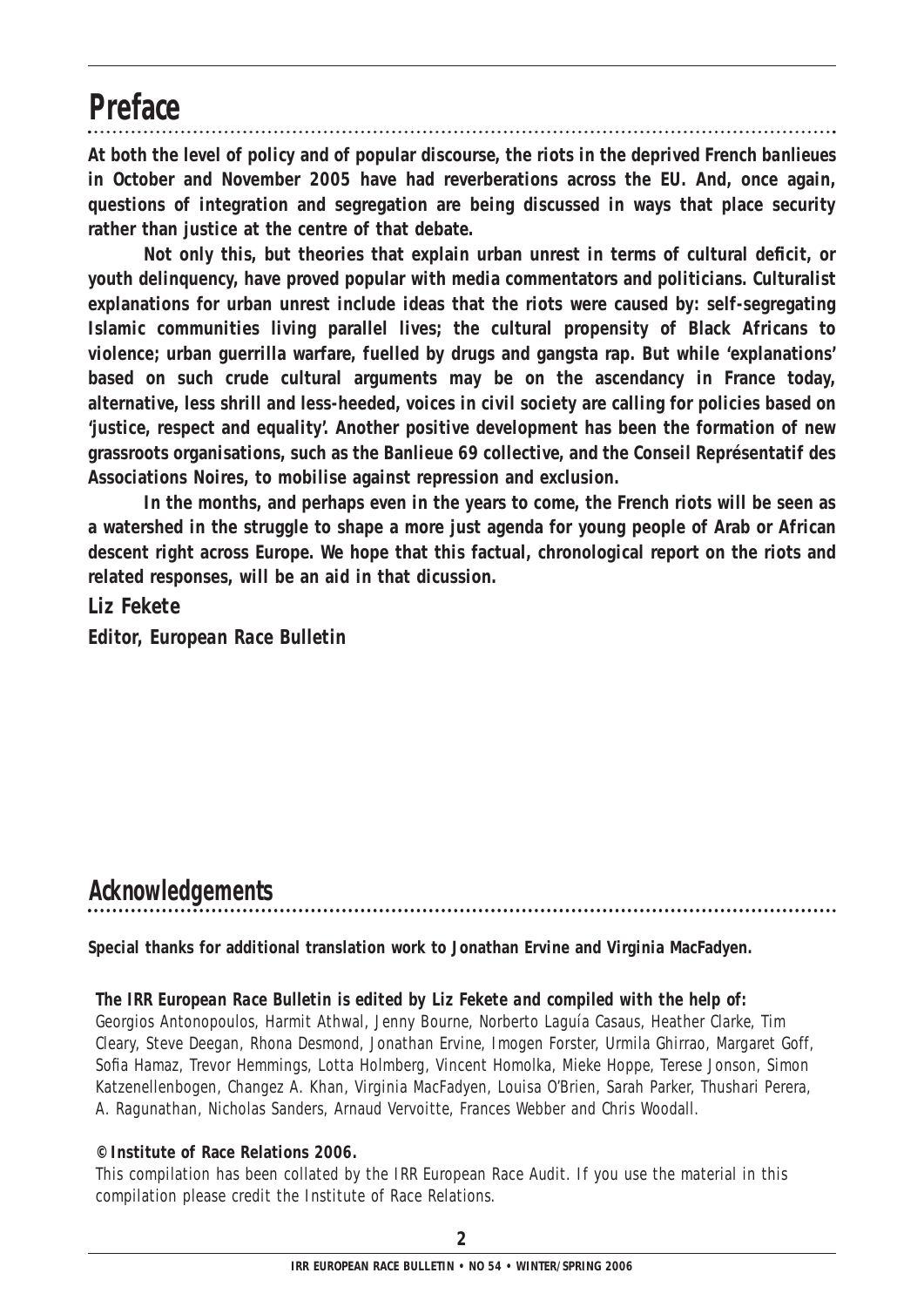## **Introduction – an overview of the riots and their aftermath**

The recent uprisings across France in October and November 2005 saw anger on unprecedented levels among the residents of the deprived *banlieues* (suburban ghettoes) on the outskirts of towns and cities, where many of France's ethnic minorities live. The anger was ignited after two teenagers of African origin – Zyed Benna and Bouna Traoré – were electrocuted and died while taking refuge in an electricity substation in Clichy-sous-Bois (Seine-Saint-Denis) on 27 October. Their friend, Muhittin Altun, was severely injured. The boys were allegedly being pursued by police officers who wanted to carry out an identity check.

The riots began in Clichy-sous-Bois, but then spread to neighbouring towns, followed by unrest across France which lasted for approximately three weeks. Incidents similar to those in France were also reported in neighbouring countries Belgium and Germany, and also in Greece.

In dealing with the rioting in France, a 1955 state-of-emergency law was invoked, allowing local officials to impose curfews and other measures in order to control the activities of residents. Critics pointed to the colonial overtones of this law, which had been used previously to quell unrest during the Algerian War of Independence and against an independence movement in the French overseas territory of New Caledonia in 1984. One incident of police brutality during the riots was filmed and shown on television, leading to action being taken against the officers responsible.

Interior minister Nicolas Sarkozy also called for foreigners to be expelled from France if it was found that they were involved in the riots and stated that some deportations were under way. In addition to this, noticeable moves have been made by the French government to further restrict immigration and to clamp down on Islamic extremist groups, showing that 'riots', 'immigration' and 'Islamic extremism' have, by some people, been seen as intimately related.

Various politicians on the Right and far Right have made statements in relation to the uprisings, showing a definite shift to the right in terms of French political discourse. Most prominent in the media has been interior minister Nicolas Sarkozy, who – even before the rioting – had referred to elements of the disadvantaged suburbs as *racaille*, which has been translated variously as 'scum', 'rabble' and 'riff-raff'. Other members of the ruling UMP party and Philippe de Villiers of Mouvement pour la France tried to look for a cause of the riots in polygamy, which provoked indignation among anti-racist groups such as MRAP, SOS Racisme and the Ligue des Droits de l'Homme. The last of these organisations stated that it was 'nauseating and irresponsible to turn foreigners into the cause of the situation our country is experiencing'. Furthermore, several French rap artists were accused of playing a part in provoking the riots and were threatened with legal action.

The Front National also seized the opportunity to promote its racist anti-immigrant policy, with leader Jean-Marie Le Pen stating that 'if their parents and grandparents came to France thinking that it was an Eldorado and if their grandchildren believe there aren't any opportunities, they can always return to their country of origin'. He also addressed around 300 Front National supporters and declared that France was now 'paying the bill' for its 'mad and criminal immigration from the Third World'.

During the uprisings and in their aftermath, a national debate – to which residents, politicians, anti-racist and human rights groups, intellectuals and celebrities all contributed – forced the French government to think about ways in which it could tackle the failure of its integration policy, wherein unemployment, disadvantage and racial discrimination have continued to blight many French communities, particularly ethnic minorities of north and west African origin. The interior minister said that France 'must break with a political, social and economic system that has for 30 years produced mainly unemployment, debt and opposition to change', suggesting that positive discrimination might be one solution.

Human rights groups and other non-governmental organisations have also been vocal in their critique of the French Republican integration model, where everyone is purportedly equal – pointing out that this model, in reality, glosses over the fact that racism and discrimination are endemic in France. One umbrella group, CRAN, was formed to represent Black people in France.

The uprisings have also prompted the questioning of a recent educational law, whereby textbooks would be required to show the 'positive role' that France played in its former colonies. In many ways, reactions from ethnic minorities in France have mirrored protests in former colonies and current French overseas territories, which object to the way in which the French authorities have tried to gloss over slavery and atrocities in colonial history. As such, France is being forced to re-examine its colonial past and its postcolonial present by a vocal, multicultural population.

By extension, the uprisings have forced other European states to look at their own integration models, with commentators asking if riots would take place in their countries next, or otherwise asserting that their countries would be immune from such rioting because racism was somehow less of a problem there.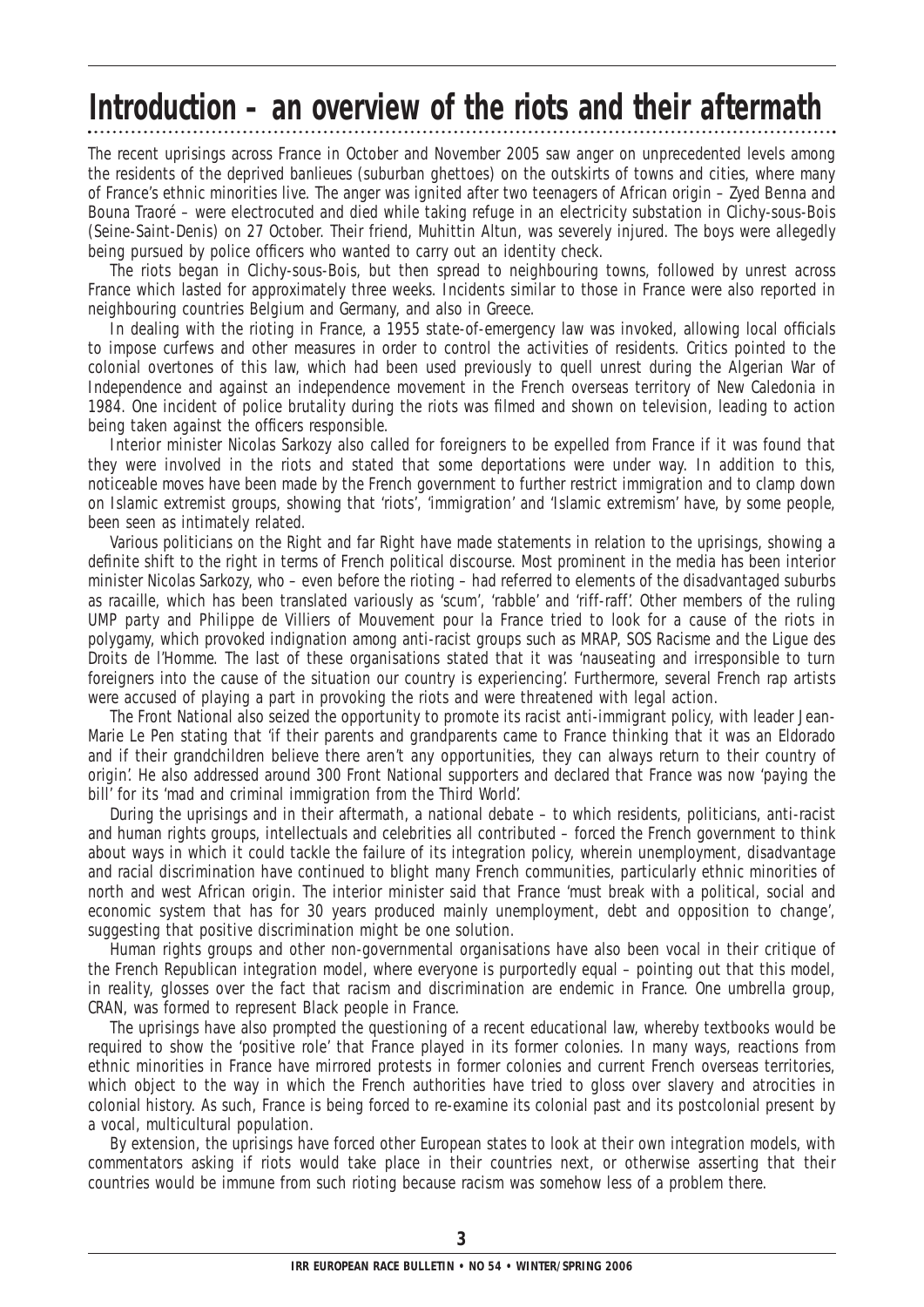• WINTER/SPRING 2006 • PAGE 4 **WINTER/SPRING 2006 • PAGE 4**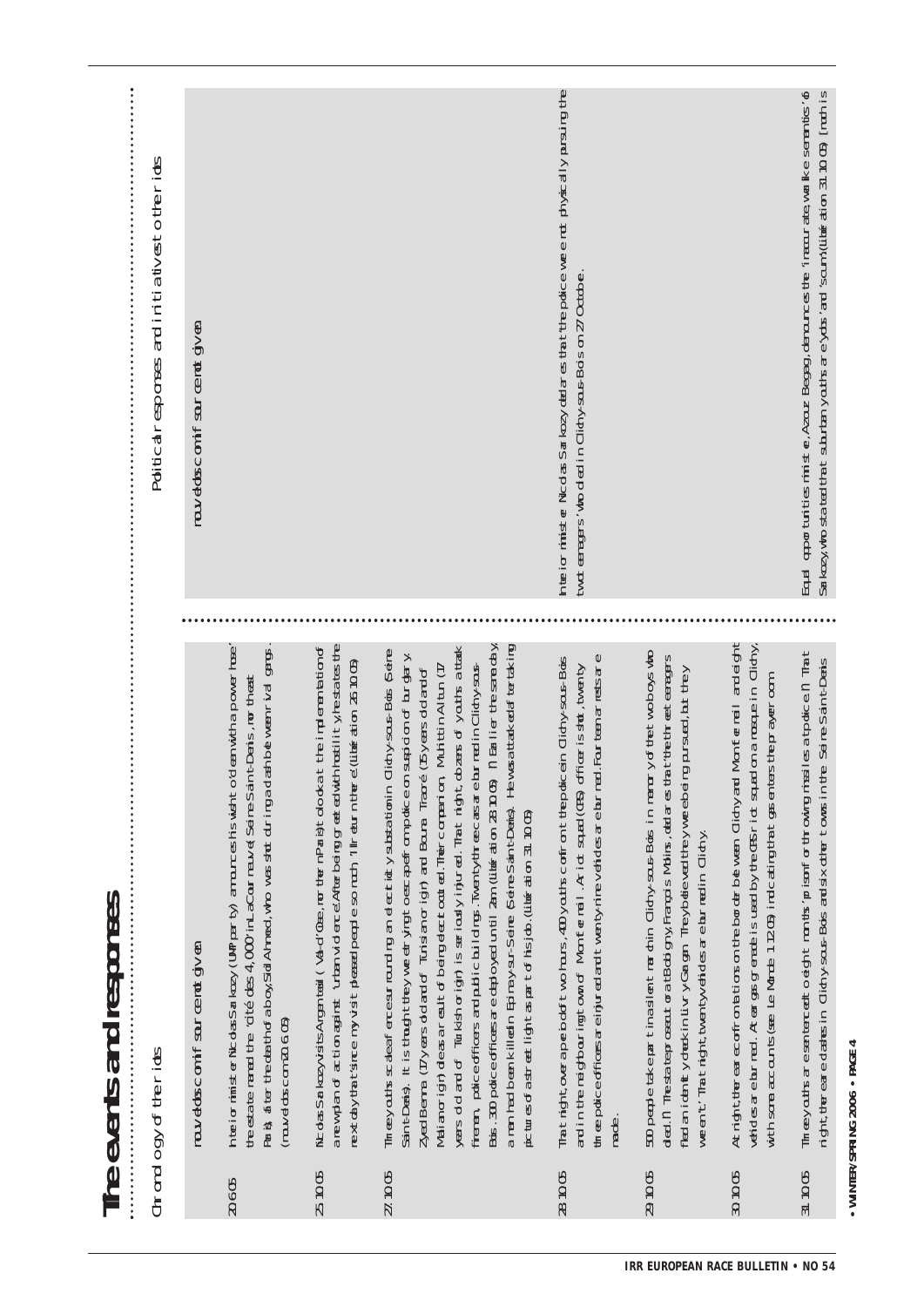| made about the use of the word racalle, which in the English-larguage media has been von-<br>$\lfloor\frac{B}{2}\rfloor$ , $\lfloor\frac{B}{2}\rfloor$ , $\lfloor\frac{B}{2}\rfloor$ , $\lfloor\frac{B}{2}\rfloor$ , $\lfloor\frac{B}{2}\rfloor$ , $\lfloor\frac{B}{2}\rfloor$ | Prime Minister Dominique de Villepin, with Sarkozyalsopresent me eives the families of two<br>of the elect cout of teeragers at Matigron and asures then that full light will be shad on<br>tedramstancessrrauding this indident | alsforcalmand says the authorities will use afilm hand to our tail what may become a 'dan-<br>genous attack (help); helaw must be applied fimily and in a spirit of dato generate (help 211.05)<br>211.05)<br>Sarkozy carcesatripto Pakistan ard Afgaristan in Villepin postpores a tripto Canada<br>ing that the els 'ro nir ade solution to del with the situation'.n President Jacques Chirac<br>and amounces that a plan of action will be made before the end of November, whilst ded an                      | vlinisterForEmploymentandSodalCdrealon, Jan-LouisBorbo,considers that tafimiline<br>[Famete]mustremainplace, but also a halping hand [lamaintendue].                                                                                                                                                                                                                                                                                                                                                                                          |                                                                                                                                                                                                                                      |                                                                                                                                                                                                                                                                                                                                                                                                    | reestal ish security and public order in Villien amounces are enforcement of our securi-<br>After an internal search yournal meeting at the Elysse, Chinara seates that the 'priothy isto<br>ty opeations throughout the tentory where it is necessary and 1,500 extrapolice offices<br>aret obe dedoyed. (山廊 dion 7.11.05 Guardan 7.11.05) |                                                                                                                                                                                                                                                                                                                                                                                                                                                                                                                                          |  |
|--------------------------------------------------------------------------------------------------------------------------------------------------------------------------------------------------------------------------------------------------------------------------------|----------------------------------------------------------------------------------------------------------------------------------------------------------------------------------------------------------------------------------|--------------------------------------------------------------------------------------------------------------------------------------------------------------------------------------------------------------------------------------------------------------------------------------------------------------------------------------------------------------------------------------------------------------------------------------------------------------------------------------------------------------------|-----------------------------------------------------------------------------------------------------------------------------------------------------------------------------------------------------------------------------------------------------------------------------------------------------------------------------------------------------------------------------------------------------------------------------------------------------------------------------------------------------------------------------------------------|--------------------------------------------------------------------------------------------------------------------------------------------------------------------------------------------------------------------------------------|----------------------------------------------------------------------------------------------------------------------------------------------------------------------------------------------------------------------------------------------------------------------------------------------------------------------------------------------------------------------------------------------------|---------------------------------------------------------------------------------------------------------------------------------------------------------------------------------------------------------------------------------------------------------------------------------------------------------------------------------------------|------------------------------------------------------------------------------------------------------------------------------------------------------------------------------------------------------------------------------------------------------------------------------------------------------------------------------------------------------------------------------------------------------------------------------------------------------------------------------------------------------------------------------------------|--|
|                                                                                                                                                                                                                                                                                |                                                                                                                                                                                                                                  |                                                                                                                                                                                                                                                                                                                                                                                                                                                                                                                    |                                                                                                                                                                                                                                                                                                                                                                                                                                                                                                                                               |                                                                                                                                                                                                                                      |                                                                                                                                                                                                                                                                                                                                                                                                    |                                                                                                                                                                                                                                                                                                                                             |                                                                                                                                                                                                                                                                                                                                                                                                                                                                                                                                          |  |
| departement, andasoin Chelles §eine-et-Mane), which borders Monffermell. Skity-eight<br><b>Vendesarebuned</b>                                                                                                                                                                  | The eare more dashs in the Seine-Sain t-Deris departement, jutadsoin Seine-et-Marne,<br>Melines and Val-d'Ose. 228 verides are burned                                                                                            | on the seven thingh to $\sigma$<br>of the public transport ty stemisted that the Seline-Saint-Deris department. In Ad sad ed<br>womanisseriouslyburnedwhenabusissetalightinSevan, Seine-Saint-Dens. (Libération<br>overin Autray-scus-Bois, seve at buildrogsare set alight 177 verides are burned and much<br>videre four stots arefilied a to dice officers and the file brigate. Applices at tonis "treet<br>$M$ and $\alpha$ are given prison senteres of ten and six non ths. $n$<br>5 11.05 Le Monde 1 1205) | teninordertopesent<br><b>PR</b><br>The faillies of the electrocat of the rapper looppa complaint applications X For failing to hap a<br>to them the developments of the inquiry being lead by the lingue tion generatedes services<br>(G) n Thatright420 casare burned and 1,300 police officersare dedo yed in Seine-<br>Trapes (Melines)<br>person in darger, and a judical inquiryis opered. Sarko zyre elves<br>SaintDens. Twenty-three buses are set alight in a depot in<br>warehouses are set alightaround Paris. (Literation 5.11.05) | n 20 arressare made, indudng a 10-year-dolboy.n Amdotov.cookal is thrown a ta<br>900 verides are set align throughout France and schools and public buildings are at that ed.<br>Syrapgein Garge-ie-Goresses (Vad'Ose) (直角岩on 51105) | 200 perplein Epiray-ar-Seire dosarve aninutessilere efforchandladelno as, who was<br>ton tike Frace and<br>French people: (Literation 511.05) in On the tenthing into officere 1,255 vehicles are<br>killed on 27 Octber while he took a photograph of a street light The far-Right Bloc<br>ldentiaredus the ceremony shouling that those responsible<br>$\Delta r$ red and 312 ar rests are made. | Gumen attak policein Grigny, abusisseized and torded in SantEtieme; abuningca<br>spusted against a police building in Routen; policein Evry find a per ol bomb factory<br>(jiteration 7.11.05 Guardan 7.11.05)                                                                                                                              | year-dolman loses his hardwhen he triest o throwat earges greate back at the police (Le<br>while he tried to exting is a burning rubish bin (Guardan Urlimited 7.11.05) in The<br>n Jan-Jaaps LeChenader, 6, from States (seine-Saint-Deris) descriinuries sustained<br>dter regions of France<br>TweffhrightdFvidence 1, TBcarsaresetalight and 330 anrestsare made. hTculouse, a21-<br>Morte 1.205) n Rictado the historicher to Paisfor the first time. (Glandan 7.1105)<br>ddeceislessinginte llece-Franceregion butisstill strongin |  |
|                                                                                                                                                                                                                                                                                | 11105                                                                                                                                                                                                                            | 21105                                                                                                                                                                                                                                                                                                                                                                                                                                                                                                              | 37105                                                                                                                                                                                                                                                                                                                                                                                                                                                                                                                                         | 47105                                                                                                                                                                                                                                | 511.05                                                                                                                                                                                                                                                                                                                                                                                             | 611.05                                                                                                                                                                                                                                                                                                                                      | $7.11 \times$                                                                                                                                                                                                                                                                                                                                                                                                                                                                                                                            |  |

• WINTER/SPRING 2006 • PAGE 5 **WINTER/SPRING 2006 • PAGE 5**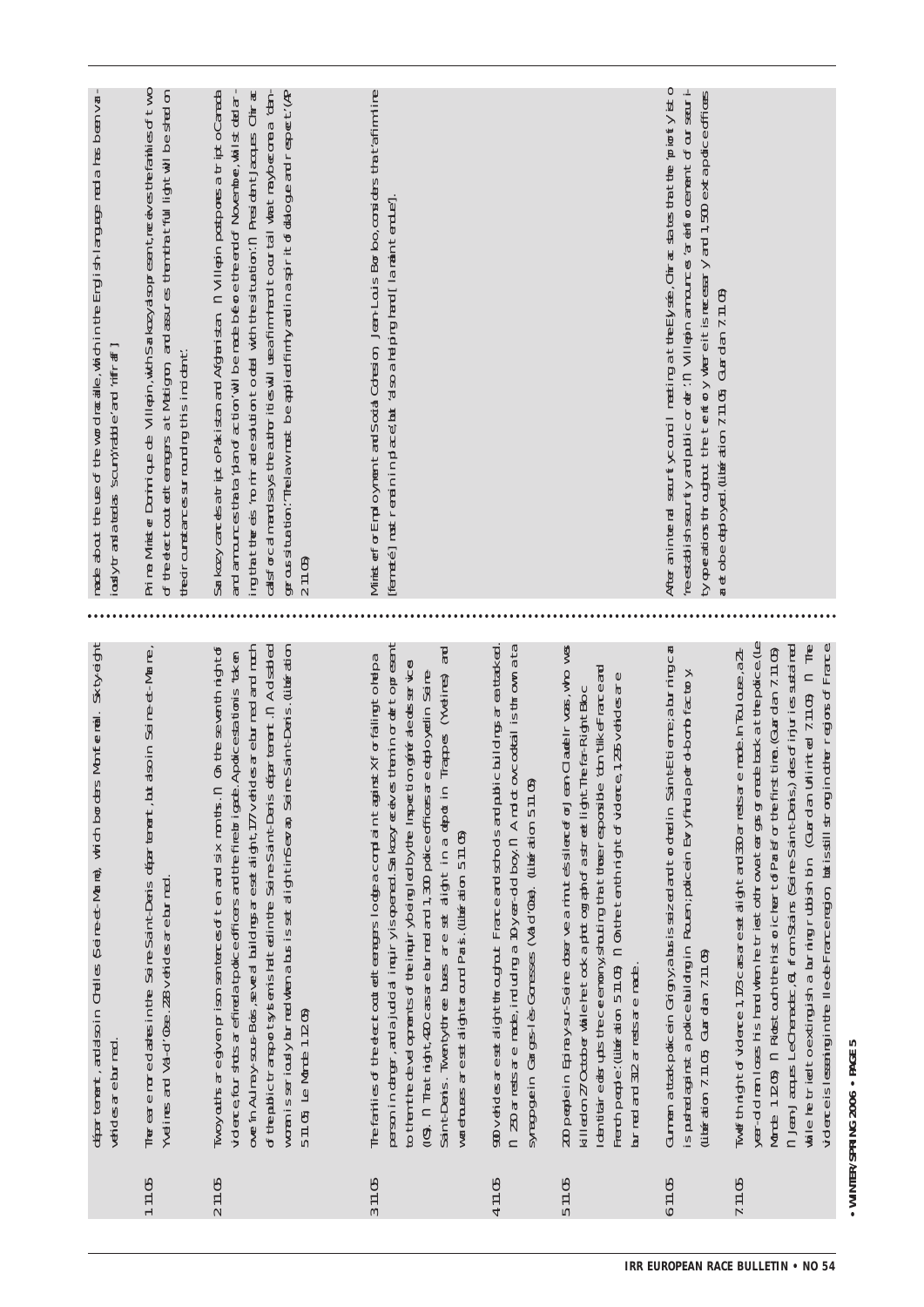67 veides are set alight tin France which the interior minist energes to as a 'large dent ease' 811.05

messaremade (now20331ntch). Anuseryschoolispartlyburned cowninthe Reynerie cassatwo-har power at in the east of the Lyos conutia ton Public transportinity or Birgwebites. (Gardan 9.11 Cb) n Apolice impiry shows that the Billal mosque in Clichy derease in riding, especially in the Paris region. The Rhône determent (yons) renains Mot earast boops havebeen detained on suspicion of encour ad na people to idday saus-Bois was not tar get edd r ee tybyat earges greneben 30 October. This is supported ana tive with more than six tycars burned and an electricty substation set on file which stapelinteevering untSunday (liberation 1011 05 naveloscom 1011 05 n out ten thin that of videore  $42$  verides are set alloht accordination in that estimates.  $23$ hart of Toulouse. A school is destroyed by firein Befort The policerecord a narived yapotogan (e lorde 91105 9.11.05

ars under house arried, to ban or limit the movement of people and vehicles, to conflisate seurtymeaurearetobeginon 9 Novemberandwill bevaldfortwevedays Villepin says n te Fremovesses tentory of New Calebria in 1994) (Guardan / AP 811.05). n. The ta tFrace nust prioritse working against the discrimination that feast the frust atton of autsinFrance Treeffee tveress of our in terration model is incleation, the prime minislet do parliament Hecaled the ricks awaring and an appart ensignation for the form of  $\alpha$ raity, and that est or ing or de "will" take time: Ridters have been using mubilie phone text resains and the Internet toor carise asson a thats, sadpoice who aries edit workerable bogges acceed of inditing other youths torict. We must be ludd The Republic is a ta weporsand ose public spaces where gargs gainter. (The state of ever garcylaw was used initially dring the Algrian Ward Findependence between 1954 and 1962 and during unrest edfined in the famework of the 1955 law on a state of energy data dividence) which autorissaur fewsardser des wittuut a jude sorders and empowers.poicet opacerid : tre, Villepinsidrictpoicefaed tet entired individals, structured cards, organized crim-Aninisteria countil issues a decree allowing the imposition of a our few linares that will nomentofruth',Villepinsid. Curdan 811.05

Sarkozy shess during a meding with representatives of the poince, gendemente and fine aspecto do to the foreigns who are somethor involvement in the vidence ablication of the determinities of energency in the opvertments burnel office. The Somme (inAniers), Sei re-Maritime Rouen, Ebeuf ard LeHave) and Lorde (sixidstricts  $\Xi$ pigatin ToJous that heisproid of his policeforce. Hesays that The early environment its rd ulrg trævith residencepents, inal instancs where the lawallowst. Associations ar few is in placeforminars in only five departements: in part for Alpes-Maritimes, in the rduarg Crleas). In the Madelere area of Evreux Eure the authorities and the listing ddscom 10.11.05) n Villein and educationiniste Gillesde Robien sa te that the opvementwanttolower the minimum ape for apprenticating to four teen. This is aimed at auliswoarefallingatstoob Teachers' uniors and the FCFE (affecter attorn of parents) see tasadaleng to compulsory stooling until skiten (liberation 9.11.05 nouved oscom per, this signary and the rest vector of the counties, the elayebean deats, and confrom a tions of unreader ted vidence (nuvelobscom 09 11.05) in Sarkozy offerding human rights Mauvement to ontele Radisme et pour l'Anitié enteles Peudes, etto this measure (nouvel obscom 10.11.05 Expatical News 9.11.05 in UNP deputyfor dae of om Maors in manydstic tsin Frace oubt the offe typess of the our fay. of the second that may encorrect the filter of one of 10.11 of nou-91105 n Villephreekes mothers of failies living in 'sensitiveareas (quartiers sensities ) atMationon who criticles the use of the urfew lot state that the varietings cur of the meathat have seen urban ricks England, the Unit ed States and many others. Contracto what jae des Droits del 'Homme, France Terred'Astie, Réseau Education Sans Fron téres protest  $\tan t$  th sisaform of couple punishment (obtaine) A to each  $t$  (20 people would be substres that heathean arrounded in falvour of young people. (nouvelobscom 10.11.05)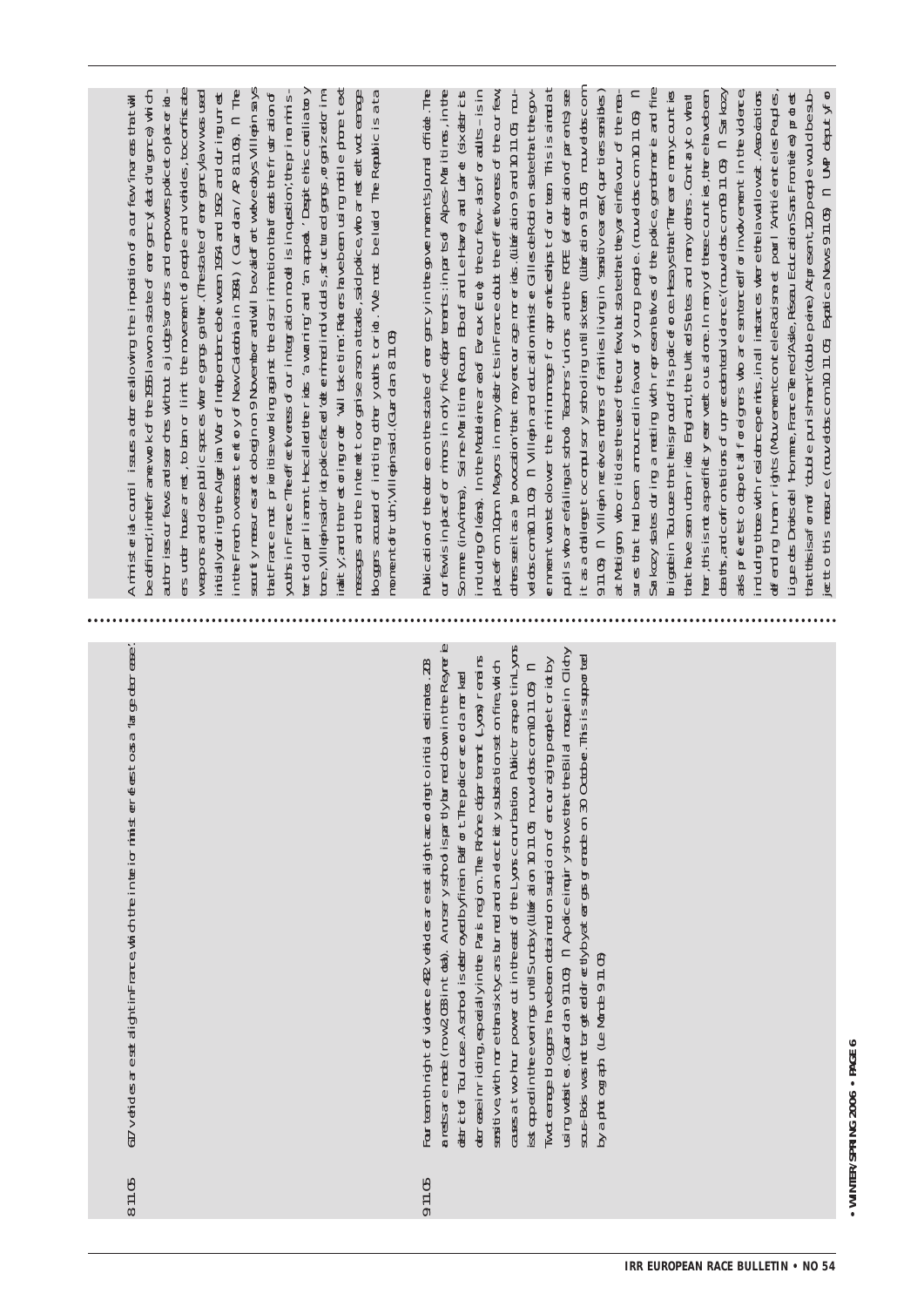| an Elobrado and if their grandfill of en believe the earen't any opportuities, the yoan always<br>a traiselforeign rictes being stripped of their rationality Ganau states that the celin-<br>quentsourrently participating in urban guerillaw ar fareare with precise dijectives, it ying to<br>return to the county of origin, then that they are french on pape". (nouved oscom<br>ent. Healsosta tes that if their parents and gramper entits are to France thinking that it was<br>destroy the French ration. Through this vidence the yaree appropention of France is<br>Later, he says that they are bargating isyntods of our outure, the foundations of the French<br>harton Thisbehaviour resenties outural fastsn 'ILAP enstates, in an interview with the BC,<br>Grimde, Jean-Paul Garraud, and FrontNational leader Jean-Mariel e-Pen suportFrench-<br>$\tan t$ weare ging to take away their nationality from them, and not from their gramper<br>$1011$ $(5)$ | (Guardan/AP 1011.05) in Healsouefferushis use of energency measures, but also says that<br>the government reeds to obtinor et o ensureed Frentoid tensioner en entertailly. (Guardan<br>SarkozyreteratesonFrance2teevisionthatteeridesareiscumianilydus: (muvelouscom<br>(211.05) n President Lacques Chriac says that entire Francesum estisstill hispriorty but<br>assax rowledges the 'underial e' prodiens faced by the sturbs where the rior unplogen | uts will be assessed by job centes and given guidance and work placements. Benefit<br>of getting a job. All umptoyed people under Z5 and living in one of the 760 sensitive sub-<br>esa tescorcernal, 10.000 satolarships will beaw antes from nextly ear to encourage acade-<br>micadievestostayatstood antenbarding strodscreatedfor those who wan to study<br>$\pi \pi \pi$ in The Guardan wrtes that The government $[\pi]$ released details of a pack age of<br>measures to improve conditions in the suburbs of major of tes, aimed mainly at ensuring the<br>5000 exterters and educational assistants are dober et utilian stroots serving the<br>educationsystem served nor thAffcan and back youths better and improved their changes<br>tweke man ts. Comparies will begiven tax break if they set up on or near the estarts. Some<br>awayfrom their subut. The stroot leaving age will belowered to 14 for under achieving<br>dainen tswill get a one off €1,000 payment or eurnt o work as well as €150 a mont from | $\alpha$ pliseagertotake up an appropriectip. A rational agencyfor "soda consaion and equali-<br>assjuges 'not to heater in equesting places for 13-to 16-year-ods in dosed education-<br>a tveinyouth and so dal work (Guardan 1011.05) in Minist erof Justice Pascal Clienent<br>acentes' [centes educatisfiemes]. Twelve minors havear eadybeen placed in such cen-<br>ty of apportuity ist obeset up, and an extra ENO in all ocated to community or garisations | tes. (Liberation 1011.05)                                                                                                                                                                                                                                                                                                                                                                                                                                                                                                                                                                    |
|------------------------------------------------------------------------------------------------------------------------------------------------------------------------------------------------------------------------------------------------------------------------------------------------------------------------------------------------------------------------------------------------------------------------------------------------------------------------------------------------------------------------------------------------------------------------------------------------------------------------------------------------------------------------------------------------------------------------------------------------------------------------------------------------------------------------------------------------------------------------------------------------------------------------------------------------------------------------------|------------------------------------------------------------------------------------------------------------------------------------------------------------------------------------------------------------------------------------------------------------------------------------------------------------------------------------------------------------------------------------------------------------------------------------------------------------|----------------------------------------------------------------------------------------------------------------------------------------------------------------------------------------------------------------------------------------------------------------------------------------------------------------------------------------------------------------------------------------------------------------------------------------------------------------------------------------------------------------------------------------------------------------------------------------------------------------------------------------------------------------------------------------------------------------------------------------------------------------------------------------------------------------------------------------------------------------------------------------------------------------------------------------------------------------------------------------------------------------------------------|----------------------------------------------------------------------------------------------------------------------------------------------------------------------------------------------------------------------------------------------------------------------------------------------------------------------------------------------------------------------------------------------------------------------------------------------------------------------|----------------------------------------------------------------------------------------------------------------------------------------------------------------------------------------------------------------------------------------------------------------------------------------------------------------------------------------------------------------------------------------------------------------------------------------------------------------------------------------------------------------------------------------------------------------------------------------------|
|                                                                                                                                                                                                                                                                                                                                                                                                                                                                                                                                                                                                                                                                                                                                                                                                                                                                                                                                                                              |                                                                                                                                                                                                                                                                                                                                                                                                                                                            |                                                                                                                                                                                                                                                                                                                                                                                                                                                                                                                                                                                                                                                                                                                                                                                                                                                                                                                                                                                                                                  |                                                                                                                                                                                                                                                                                                                                                                                                                                                                      |                                                                                                                                                                                                                                                                                                                                                                                                                                                                                                                                                                                              |
|                                                                                                                                                                                                                                                                                                                                                                                                                                                                                                                                                                                                                                                                                                                                                                                                                                                                                                                                                                              | 40 verides are set on fite, 186 arress are made. APolish dape isvandi sed in Houdain<br>Pas-de-Cates) (rouvel dosc om 12 11.05)<br>01105                                                                                                                                                                                                                                                                                                                   |                                                                                                                                                                                                                                                                                                                                                                                                                                                                                                                                                                                                                                                                                                                                                                                                                                                                                                                                                                                                                                  |                                                                                                                                                                                                                                                                                                                                                                                                                                                                      | updringanarestin La<br>sa ttax ed in Paris. 500 carsareset on file, two police officers are wounded and 206 people<br>(rawedoscom 12 11.05) n. Thereisurrestin Paris, Lyons ard Toulouse. Aprimary strob<br>are detained across France Apdice station in Maisons-Affort (Val -de-Marie) attacked.<br>on France 2 teevision<br>(rouvelobs.com 12.11.05) in hCarpentas (Aaduse), per o bombs are thrown a ta<br>Eightpdicedficesaresupended af terayourg man wasbeaten<br>Courneuve on 7 November. Footage of the a ttack was shown<br>mosque during Fridayprayes. (BC News 12 11.05)<br>11.05 |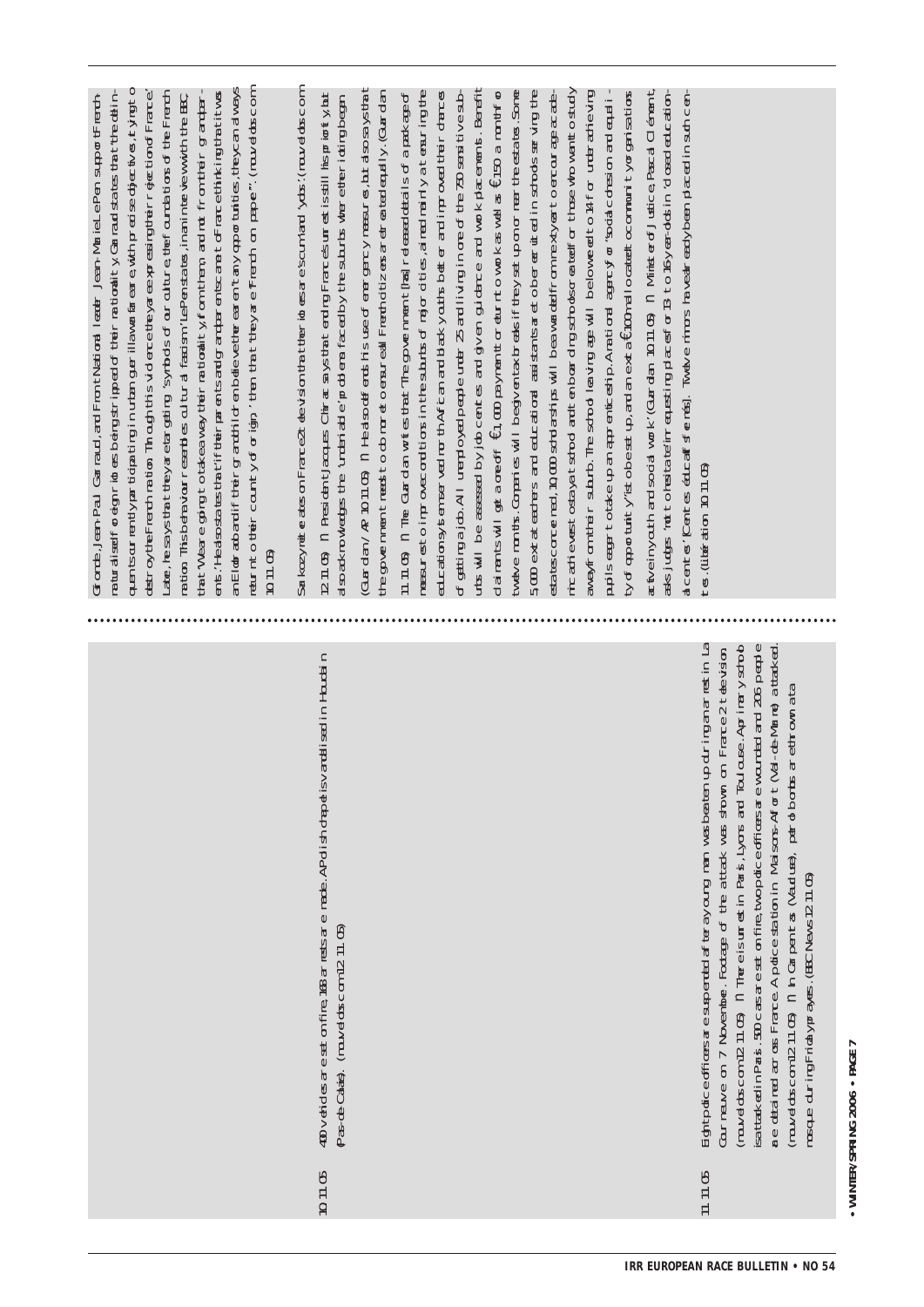- a ispotice profect Pierre Mutz, lans all public gaiter implikely cocaused sor derween 95 in reation to a state of energery The official police preserveses states that dutyasaprevent the measure Around fiftyy out satistics and datage vehicles. Poice iletergstobrekupgroupsofyouths. Two arressere made. Aour few is imposed in Lyons ressages sentover the Internet and via text ressage had called for "vident actions" in educe their service in order to protect at the detention of their colleague, acceed of 211 (b) in Rictser ut on PlaceBellecour in the cented Lyans, where rict police weed  $B$  and  $B$  and  $B$  and  $B$  and  $B$  and  $B$  and  $C$  over  $B$  and  $A$  and  $C$  and  $C$  and  $C$  and  $C$  and  $B$  and  $B$ Gardan 11.1106 n The Alliance 93 union calsforpdice officers in Seine Saint Denisto as already barred the select full and the transport to Cansof per obtained the rank of 10.05 treat by the police (rawelescom 12 11.05) n Sarkazyishooed while visiting searty  $\Delta$  or imposes a current or minors between the hours of 10 cm and 6 am (nouvelobs comte burs of 10am on Saturday and 8am on Sunday (in accordance with the law of 3 April and tentiows to the east of the of y (BC News 12 11 Cb) n Multiturion whose two forces on the Champs-Elystes in Parts. (Guardan 14.11.05) in 374 verides are set alight Fierds ded as a real to Fbeing decircuted on 27 Octobe, share that the ywe eloe impose attaximayoum manin LaCourneuve (nouvelobscom 1211.05) a Thepréfecturein  $G$ ardan/ $R$  14 11.05 1211.05
- The unrest detreses. 284 verides are set alight Averide is strated in to aprimary strob hToulouse, then the strood is set on filre Burning cars are armed in to are drement home ard a school in Carpent as. 115 people are token in to act colvet otal of 2 To a ress to 出自 GuardanUtimited/AP 14.11.05 1311.05
- The French Feder attion of Insurance Comparies yet ending weap et intrary estimate of the mague near Lyons, (BC News 15 11.05) in Apdice office, who was being investigated for of the datable at  $\epsilon$ 200 million(fl24 million). Cuardan  $5$  11.05  $\,$  n  $\,$  The number of libeation 15.71 (b) in the police officer is wounded and three fireborts are thrown ata andiryHsvctimwasarested on 13 Novemberaths home in Bourget Seine-Saint-Densist derictes set on file has decreesed again with 215 compared to 284 and 374 on previous alleadyhttinga 19 yer ddin LaCournauve isrel easad. He is still the subject of allead ight. Seventy one arrest are made, compared to 115 and 212 on previous rights. nuveldoscom 15.11.05) 14.71.05

 $\Im$  kozy $\Im$  as that deport at onproceeding are under way, in accordent than the LS1 faccoeforenty and asy un rightsin France (nouvelobscom 13 11.05)

the seartly esporse is not enagh... Yourg people are nor elin need of so dat mobility than n LeParisenAujourdhui en France equal apportuites ministier, Azouz Begag, sants that a 08 rict squativan ' (rauvelassion 13.11.05)

unterforgefor unandoyadyourgstes. (Gardan 15.11.05 Independent 15.11.05 BBC News 15 m(b) n Foreign Minister PhilippeDousteBlazyays heagrees that illegal imaigrants ar tytovdeaginst the government sprop as top dorp the leight of the our few to three combatte poison of ada discrimination Heldedes to crack obwn on illegal immigra-/ AP 14.11.05) in Jean-MarcAyralt, leader of the Socialist Party calsforment besoft the Tear fay has so far been used in for ty owns and suburbs in The may or of the Parissularb ion offeres the rule of law and says that parents who do not 'acept their responsibilities' could be sent fore, but rot for eights with permission to ive in France (Guard an Utimited oortes, siying Welet in Chillion Foreignes over 3Dyeas-it swidinsait y Nocountycan Dravel Georges Tron, says that thew'll st go countil aid forcan teers and oreotes for the fanllesofyouths convicted fricting or asson (Guardan 15.11 Ob in Chrias at now ledges then will be purished. He also arrounces meaning of the training of 50 000 youths in 2007, makrgsureFrancesminoritesbecore morevisible on French teevision and or ea tima avil volmonts. (Libeation 1511. Ob n LePen addresse arow of around 300 FrontNational suptericsinFrancehatrevadea profound radise inFrenchisordativiand and appear and e tha tinked on and that Francew as one you the bill rights med and or ining in min tration from the Throlly or by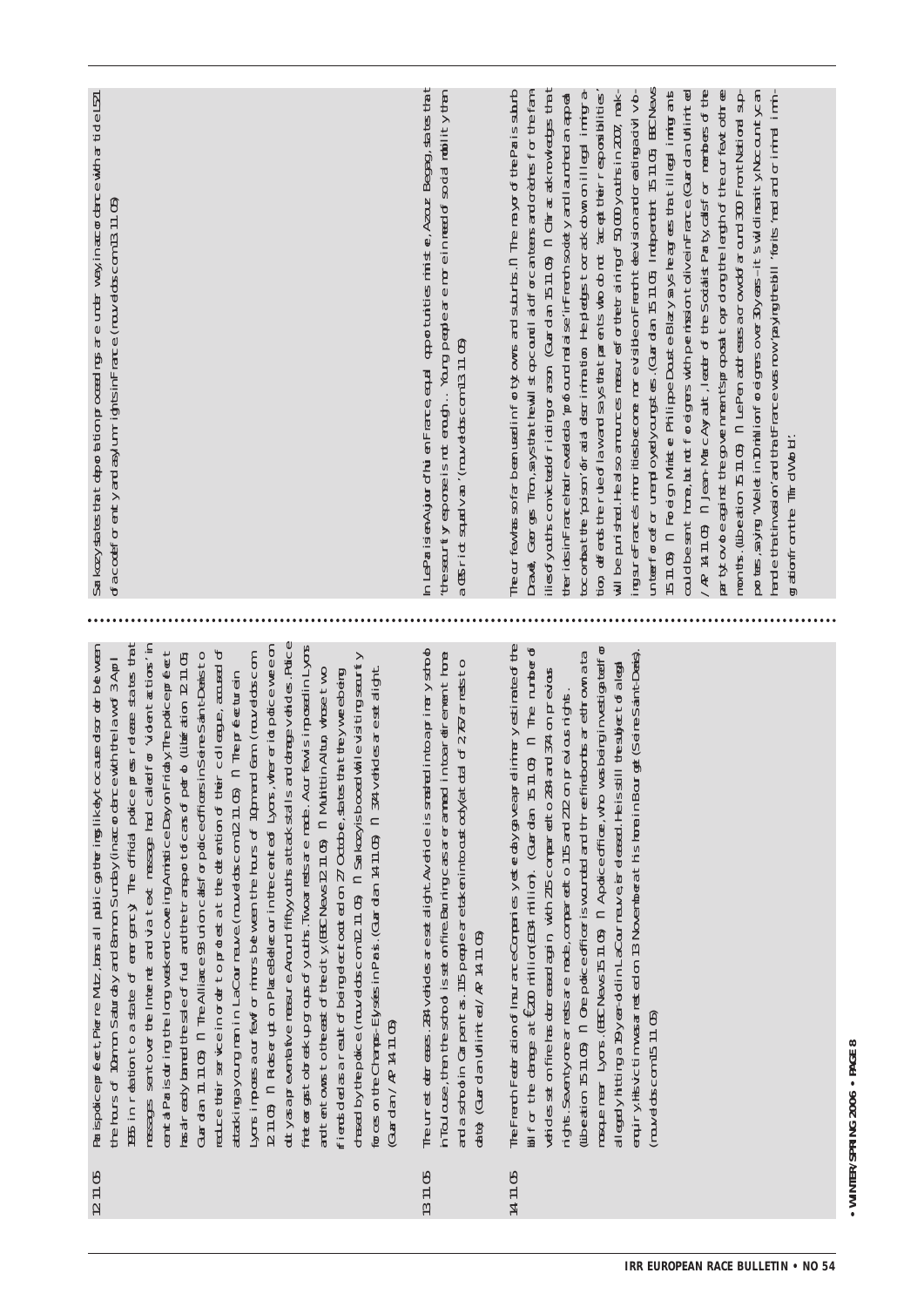15.11.05 Apd conducted bythe  $\overline{\mathfrak{G}}$ and othersrevealsthat47 percentofFrench people think that educ ation should bethe priorityforsolvingthe problemsinthe banlieues.45 percentsaid thatabettersocialmix and  $\ominus$ percentthatthe developmentofalocalpoliceforcearetwo other preferred solutions A.( ssociated Press 15.11.05) n Afire destroys partoftheS aint-Jeand'Ars church Romans-sur-Isère(Drôme).Chiracc allsitan 'unacceptable act'.DalilBoubakeur ofthe Grand Mosque ofParis and Mohamed Bechariofthe Fédération Nationale des Musulmans  $\bigoplus$ Francecondemn the act'very vigorously',statingthatitwas unfavourableto

 $\tilde{\tau}$ the valmand framental relations that bind to coeffer indisculd vibele vesifion the Christian doing, that'sall'. Now shops  $\circ$ enafour-y firetotwo believersiehen the  $\frac{1}{2}$ Arrascorrectionalcourt(Pas-de-Calais)forsetting manis were ear-old the 'calmandfraternalrelationsthatbindtogetherindissolubly others  $\widetilde{\mathcal{A}}$ what the  $\prec$ elObservateur 16.11.05) n do November.Heexplainsthatitwas'to Muslimfaiths: Now sentencebythe DLSBE VEL 84F 17.11.050 Observateur 17.11.05) prison on 8 and

16.11.05 Two minors, aged 15 and16,who weerrested  $\overline{5}$ **Tuesdayin** Evry(E ssone) on suspicion ofbeinginvolv edinthe preparation ofmolotovcocktailsfoundinthe Parc aux Lièvresarea, aper before ajudge.(Nouv elObservateur 17.11.05) n The Rhône prefecturejustifiesthe presence ofthe CRS rict squad and gendarmes in the cented<sup>-</sup>L yons.The prefecturestates thatithadreceiv edinformation aboutviolencebeing planned for PlaceBellecouron Saturday12November (NouveDbervdreur 16.11.05) November. Nav elObservateur 16.11.05) 17.11.05 The  $Dir\in L$ Générale dela Police Nationale (DGPN) states that tevels ofviolenceinFrance havereturnedto normal.Ninety-eightv ehicles are burned 6 Wednesday night,which was the nightlyaverage beforethe events of27 October. Thir ty-threearrests are made.8973 vehicles havebeen set ablaze, 2,888 people havebeen arrested and126 pdice officers have beeninjured sincethe startoftheriots. (BC News17.11.05; Now elObervateur 17.11.05;AP 17.11.05) n In oppositionto whathas been stated byS arkozy,judgesrevealthatmostof those arrested arefirst-time offenders.They oungest persontobearrestedis10y ears old.At

The lower hases of the French parliamentisto debate planstoextendthe state of emergencyforthree  $m$ m $ts$ . $(BC)$ News15.11.05) n Finance  $m$ nister, Thierry Breton,invites a group of Paristanation correspondentstolunchtotryto put the 'riotsin perse tve, epecialy  $\cosh d\mathbf{r}$  ingthefactthatonly one death had been attributed directlytotheriots  $\theta$ opposedto the  $\bigotimes$ people thatdiedin L os Angeles in 1992. (Independent 15.11.05) n Sarkozy statesthatten expulsion orders are underwayforthethe perpetrators ofthe 'urban violence'.Those who arriv  $\overline{\Theta}$ beforethe age of13 andthose with strongfamilytiesin France would be protected.(nouv elobs.com 16.11.05) n The French Communist Party (PCF) says thatChirac has 'broughtnoresponsetothe serious questions posed bythev eypord crissarccuntyisexpeierairg: (ravedascom 15.11.05) ourcountryisexperiencing.'(nouv eldos.com 15.11.05)

The extension ofthe state of emergencytothree  $m$  $m$ ths is approved bythe S enate.The votes were  $22$  for and  $125$ against,which were mostly from the  $\circ$ ocialist Party,the Communist Party and L eftradic als.Thelawwillbev alidforthree monthsfrom 21 November. (nouv elobs.c om 17.11.05) n Junior employment minister,Gérard L archer,sa ys that poly gamy,illegalinFrancesince1993,is one of the cares oftheriotingin Frace.'Sime part ofsociety dsplaysthis antisocialbehaviour,itis notsurprisingthat some of them havedifficulties finding work… Efforts mustbe made byboth sides.Ifpeople are not employable, they will not be employed,'he said.Politicians estimate that the earle  $10000$  to 20,000 poly .<br>ල mousfamiliesin France. (Financial Times 16.11.05) Telegraph 17.11.05) n Bernard Accoyer, leader of the UMP in the lower house eater of the UP in the lower has of the National Assembly, tels Freedom radio that National Assendy, tals French radio that 'poly gamy… preventspeople being educ ated asthey should beinanorganised society.Tens d<sub>p</sub>edecanatiiv eina single flat<sup>(BC</sup> News16.11.05) n Philippede Villies, leader of the lowerentpour laFrancesta testrat 80,000 polygamus families haveen tereffrancesince ementpourla France,statesthat80,000poly gamousfamilies haveentered Francesince 1981,andthatthe governmentshould 'takefirm and definitiv e measurestooutlawpdy gamy inFrance'.(Liberation 16.11.05) n In a challengetoChiracoverracepolicy,Sarkozy statesthat 'special measures'are needed to help y ouths ofnorth and blak<br>D Afc an origin findjobs.He tell strend assembly that the troubled suburbs. are not another France put France as NationalAssemblythat'thetroubled suburbs. are not another France but Franceas we have built and managed it for the past 30 y ears.'Chirac had alread yruled  $\alpha$ t such an approach, suggesting thatpositiv e dscrimination wascontarytoRepublic an v alues.n An Ipsos survey showsthatS arkozy'spopularity has grown significantlysincetheriots began, especially among far-Rightv  $d$ es, but also we Socialisty  $d$ es. $V$ illepin'spopulari $V$ has alsogrown, but not Chirac's. (Guardian 16/17.11.05; Independent 16.11.05)

Sarkozy ea 'bonus'asa plansforvoluntarycivil eldts.com 17.11.05) n violence'wouldreceiv séetopresenthis rewardforther exactional behaviour (rouvedoscom 17.11.05) eldbs.com 17.11.05) 2007. (nouv who fought against the 'urban  $min$ stersatt $text{teE}$ by rewardfortheir 'exceptionalbehaviour'.(nouv peop 50,000 y oung his with announcesthatofficers meeting service foraround holds a Chir ac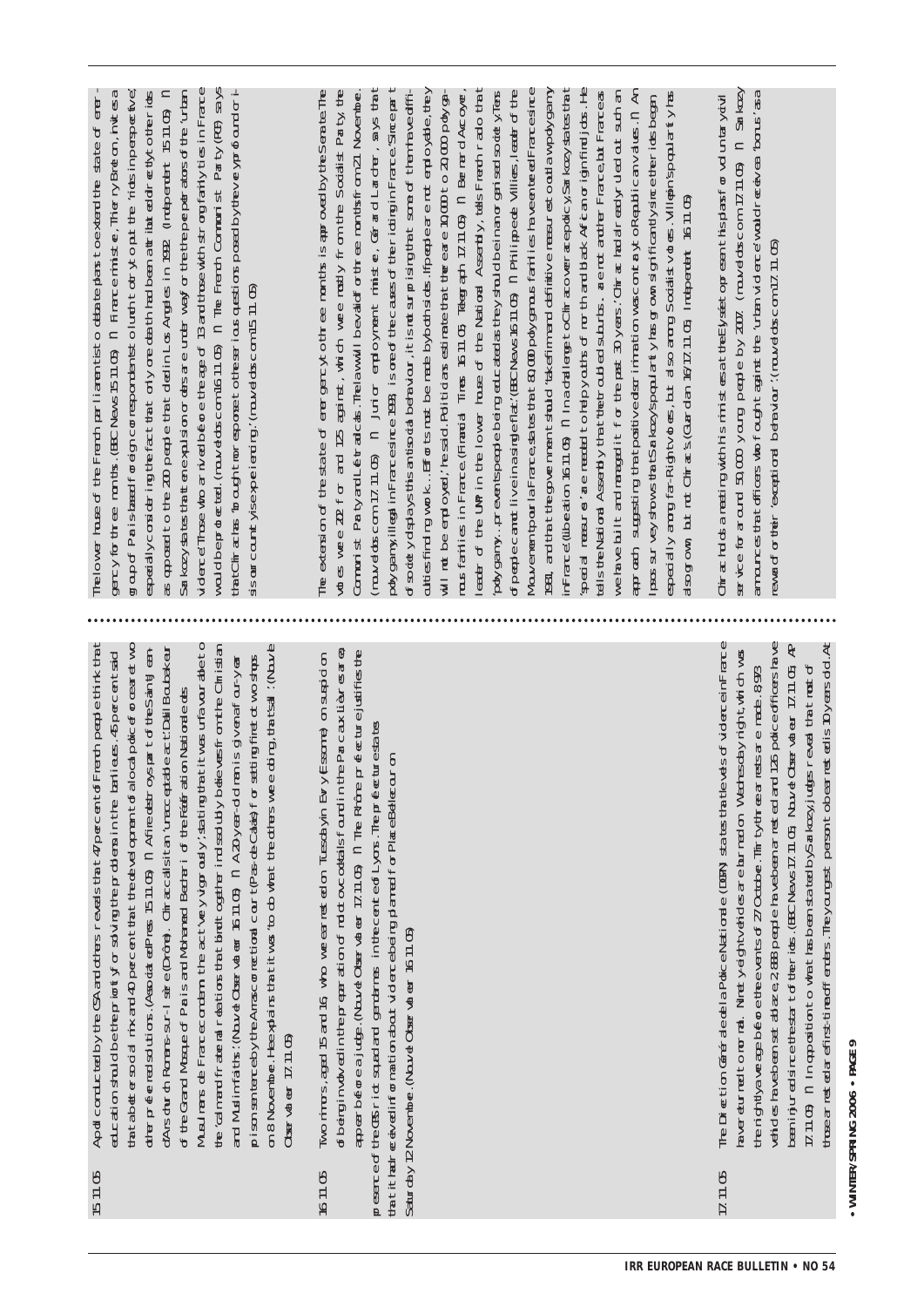|                                                                                                                                                                                                                                                                                                                                                                                                                                                                                                                                                                                                                                                                                                                                                                                                                                                                                                                                                                                                                                                                                                                                                                                                                                                                                                                                            | Pallard Comunist Party says Howcanyoual axide tanyourg people to espect the laws<br>aninterviewwith LeFigro, Azuz Begeg, minst erfor equal apportunities, proposes imea-<br>nSantDens, where ear curd 25 percent of the population arefore igners, are ferentinisto<br>of the Republic when their parents are not allowed to vote (may eldoscom 19.11.05) in h<br>ceorgaised for 26 March 2006 on voting rightsforforeign residents. The mayor, Dider<br>string the presence of did en of in the orin the ovil service and the private sectorin<br>or or the the face of France Heals cals or political particular forward cand dates<br>of ethic ninorities, without "fixing quates: (movel obscom 18.11. Obj Agence-FrancePresse<br>BEC News 18 11.05<br>1811.05 | Sarkozysta tast the French systemis 'out of steam, and that the countryisat<br>$\tan \frac{1}{2}$ that for thir tyy earsproduced mainly unemployment detained and appoint of drange. He<br>also state to the primary case of unanto ymental ack of hope and vidence in the sub-<br>darge our countyprofoundly. We must break with a political social and ecomic system<br>utsis rot dscrimiration or stroot falure; but instead to ug trafficking, garg law, terrule of<br>amomentofruth, where it is necessary to vietuil dit and propose an alternative. We must<br>ear ard with that from the Republic: (rouvel doscom 20 71 05 Le Monde 21 71 05)<br>19.11.05 | An addioral €9781 million aree xpectatio bealocated to education employment health<br>and the prevention of delingercyin the 2006 budget. (nowed obscom 20.11.05)                                                                                                                                                                                               | MayorofMaseilles, Jan-Claude Gaudin, calsforcalm duringavistito Maseilles 'Capeette<br>Mosque. This may help to explain why this vota tlect yunlike many other urban areas in<br>France do that go up in flames. Marsailles tas shown a willing tess to be at the rules: (Wall |
|--------------------------------------------------------------------------------------------------------------------------------------------------------------------------------------------------------------------------------------------------------------------------------------------------------------------------------------------------------------------------------------------------------------------------------------------------------------------------------------------------------------------------------------------------------------------------------------------------------------------------------------------------------------------------------------------------------------------------------------------------------------------------------------------------------------------------------------------------------------------------------------------------------------------------------------------------------------------------------------------------------------------------------------------------------------------------------------------------------------------------------------------------------------------------------------------------------------------------------------------------------------------------------------------------------------------------------------------|--------------------------------------------------------------------------------------------------------------------------------------------------------------------------------------------------------------------------------------------------------------------------------------------------------------------------------------------------------------------------------------------------------------------------------------------------------------------------------------------------------------------------------------------------------------------------------------------------------------------------------------------------------------------------------------------------------------------------------------------------------------------|-------------------------------------------------------------------------------------------------------------------------------------------------------------------------------------------------------------------------------------------------------------------------------------------------------------------------------------------------------------------------------------------------------------------------------------------------------------------------------------------------------------------------------------------------------------------------------------------------------------------------------------------------------------------|-----------------------------------------------------------------------------------------------------------------------------------------------------------------------------------------------------------------------------------------------------------------------------------------------------------------------------------------------------------------|--------------------------------------------------------------------------------------------------------------------------------------------------------------------------------------------------------------------------------------------------------------------------------|
| illedinterics.Actally,<br>BerR who uses lyries<br>which aroses ridate                                                                                                                                                                                                                                                                                                                                                                                                                                                                                                                                                                                                                                                                                                                                                                                                                                                                                                                                                                                                                                                                                                                                                                                                                                                                      |                                                                                                                                                                                                                                                                                                                                                                                                                                                                                                                                                                                                                                                                                                                                                                    |                                                                                                                                                                                                                                                                                                                                                                                                                                                                                                                                                                                                                                                                   | to extingish buning<br>masquein                                                                                                                                                                                                                                                                                                                                 |                                                                                                                                                                                                                                                                                |
| The consisted that this is a read twith an etho-religious data terilate, he says that<br>educate, to bring dvilisation to the savages. We only talk about it as an attempt at<br>such as 'I pissonFrance,I pissonDeGaulle:Helater opesont cosay thatitis the stage of the<br>thereweet wo [mare] but it was an accident Theyween theing chased, but theyfiled to an<br>decitical transformer even though the world governit weeking: (Hardz 17.11.05 see<br>with a Muslim idently Look in France there are also other limitgrants whose situation is<br>antRepublican portonn' We don't each anymore that the colonial project also sough tho<br>identfication with "therebuse". The production is that most of these youths are blacks or Arabs<br>Peple say the French national team is antiread by all because it is black blancheur [B] advertised<br>least 3/5 adults ha vebeen given finkett em prison sen erces. (Nouve Observateur 17.11.05)<br>n Inanin te vewwith I sali rewspape Haret AlanFirkiekraut or itidse thepress's<br>dfficult-Chinee, Metranee, Portuguee-and theyre not taking partinitericts.<br>traghaut Europe Healsporitions Frentinia artists, such as Mor<br>ado ta to chi ra tion and duntar The ewas a simple person k<br>WhiteArtaily, the rait of team today is blackbackback<br>dso Jeusalem Post 1 1205) | Beaudas Nouveau wire celebrations in Grendde. Rictpolice use teargest or earger<br>More than thin typepte are einjured in dastes between students and police during the<br>and more than twen type pleare held for questioning. (Guardan 19.11.05)                                                                                                                                                                                                                                                                                                                                                                                                                                                                                                                 |                                                                                                                                                                                                                                                                                                                                                                                                                                                                                                                                                                                                                                                                   | sodes.n Muslimleades fear thata trades on mosques are an anti-imigrant tacklash<br>fom the ricting. Radist and extenist slogas (e.g. to Fendy oursal f. France) are found spray<br>Youts in Colmar timow stomes at firefighters who weecalled<br>pain ted on a mesque being built in Sain fe tieme. Mold occodstalls dange a<br>Fougeres. (Guardan/AP 21.11.05) | 21. 11. 05 Apdl stows that alarge majority of Freeth votiers back the governments outh stance on<br>Aw and order: (Guardan 21. 11. 2005) in A high stop of guarded of main frame to that while                                                                                 |
|                                                                                                                                                                                                                                                                                                                                                                                                                                                                                                                                                                                                                                                                                                                                                                                                                                                                                                                                                                                                                                                                                                                                                                                                                                                                                                                                            | 1811.05                                                                                                                                                                                                                                                                                                                                                                                                                                                                                                                                                                                                                                                                                                                                                            |                                                                                                                                                                                                                                                                                                                                                                                                                                                                                                                                                                                                                                                                   | 201105                                                                                                                                                                                                                                                                                                                                                          |                                                                                                                                                                                                                                                                                |

# • WINTER/SPRING 2006 • PAGE 10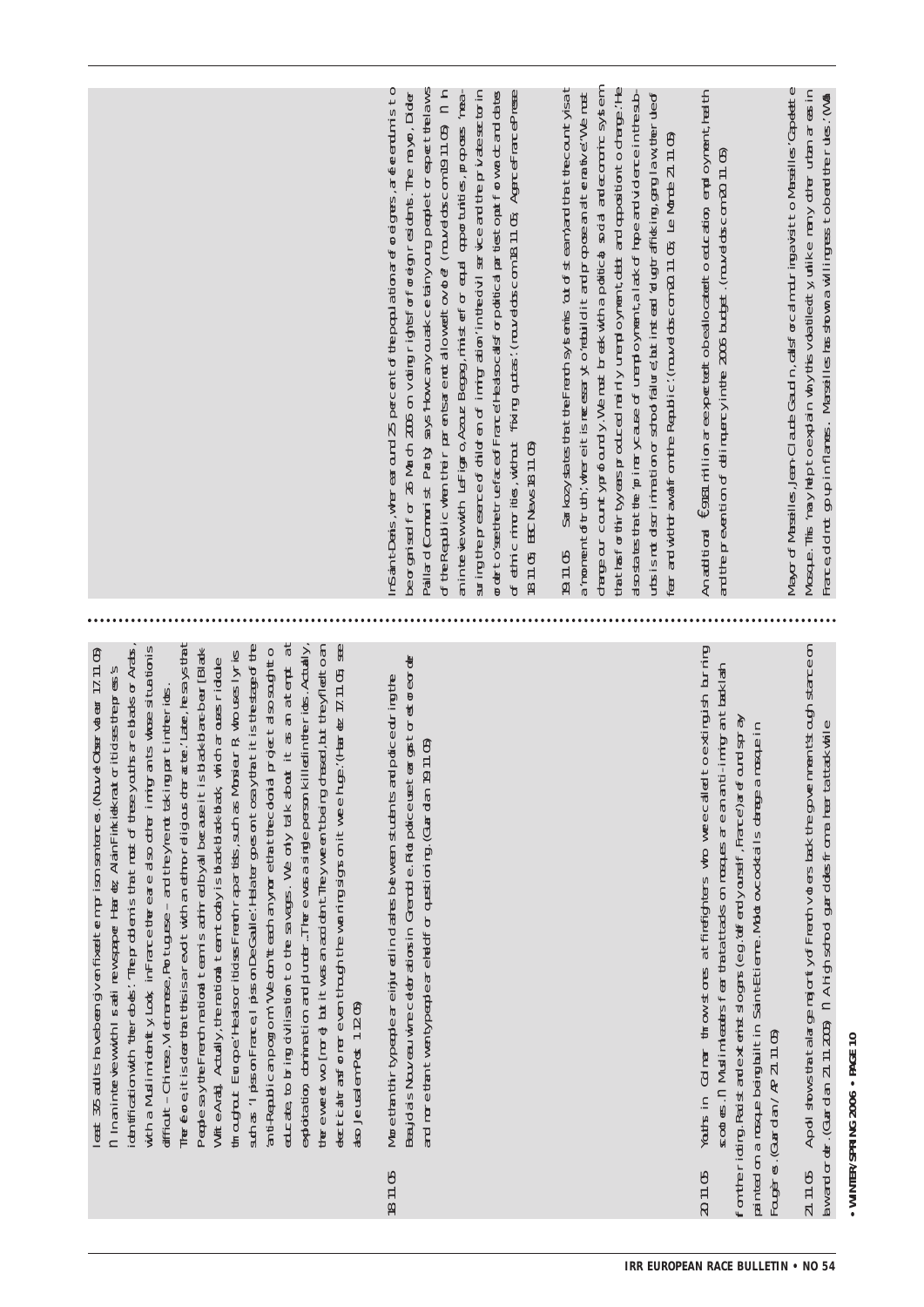| Steedland 21.11.05                                                                                                                                                      | the French equivalent of Pop Iodi or XFactor. He also stated that Sarkozy was a little<br>Sarkozyresponds to Mathieu Kassoviz on the film dree to sweblog af ter Kassovizcalled<br>Sarkozya starletoffStarAcademy,suggesting that hewas somebody who would appear on<br>tve and Mari chean way and that the limit the crisst of the Band gestures of the interior<br>Napoleon in the making'. Sarkozy epies that Kassoviza tribut ed the crists ohim 'inereduc<br>ministeris, in away once agin to sidest epther call problems. (rouvel obscom 23.11.05) | sea tos, acusing the rappers of helping to provide the recentricts. François Grosol der of<br>Sever Freeth rapar tists could face legal actional factorial and thislocotacid by 200 MPs and | the ruling centeRight UP is behind the initiatve (limes 24 & 25 11.05 Independent<br>251105                                                                                                                                                                                                                                                                                                                                                                                                                                                                                                                                                                                                                                                                                                                                                                                                                                                                                                                                                                                                                                      | measure (Guardan 25 11.05) in Villiophi dismissas dialos ty some of his UMP colleagues that<br>Areportoram up for the French governmentrejects boalsforpositive discrimination in<br>employment, which has deel t a blow to in the ior minister Sonkozy, who had favoured the<br>rapmusic was one of the causes of the rick, but says that the courts studioted with lynis<br>that to vest epped the nark (BCC News 25 11.05)                                                                                                                                                                                                                                                                                                                                                                                                                                                                                                                                        | the state of energiery stating that it is a 'symb' and is 'useless for security (nou-<br>Chairman of the French Socialist Party François Holl ande, calsformelif ting of<br>vel dascom 28 11.05)<br>27.1105 |
|-------------------------------------------------------------------------------------------------------------------------------------------------------------------------|----------------------------------------------------------------------------------------------------------------------------------------------------------------------------------------------------------------------------------------------------------------------------------------------------------------------------------------------------------------------------------------------------------------------------------------------------------------------------------------------------------------------------------------------------------|---------------------------------------------------------------------------------------------------------------------------------------------------------------------------------------------|----------------------------------------------------------------------------------------------------------------------------------------------------------------------------------------------------------------------------------------------------------------------------------------------------------------------------------------------------------------------------------------------------------------------------------------------------------------------------------------------------------------------------------------------------------------------------------------------------------------------------------------------------------------------------------------------------------------------------------------------------------------------------------------------------------------------------------------------------------------------------------------------------------------------------------------------------------------------------------------------------------------------------------------------------------------------------------------------------------------------------------|----------------------------------------------------------------------------------------------------------------------------------------------------------------------------------------------------------------------------------------------------------------------------------------------------------------------------------------------------------------------------------------------------------------------------------------------------------------------------------------------------------------------------------------------------------------------------------------------------------------------------------------------------------------------------------------------------------------------------------------------------------------------------------------------------------------------------------------------------------------------------------------------------------------------------------------------------------------------|-------------------------------------------------------------------------------------------------------------------------------------------------------------------------------------------------------------|
| $\frac{1}{2}$<br>rtyingtoextinguish.carssetalightinithetomof Trappes. (Guardan/R 21.11.05) n. Affre<br>startedatainsspein Grand-Chamond (Douts), (nowedos.com 21.11.05) | A CSA teleptone survey shows that 48 percent of French people believe Sarkozy<br>denote at the cess yfinmess during the origin the barileus. (round doscom 2 $-$ 2 11.05) $\,$ n. The prefect for Alpes-Maritimes amounces that the our few imposed on<br>four tean communes on 9 November will belif ted on Sunday (now did scom 22 11.05)                                                                                                                                                                                                              | edtoaderese in the<br>Theorline travel agen tExpedia star to the the vents in France have<br>number of hot etreservations. (nouvelobs.com 24.11.05)                                         | till se sexhast ed You havet ofte at the like aslut, man' ard ' i piss on Napol een ard Gener b<br>don'torgetofakher<br>Morsieur R (Ridard Makela) maybejaledforcallingFrancea 'sut' in one of his songs. This<br>de Galle: lifonicital, therappercould faceup to threey easing ison and a fine of $\epsilon$ 75,000<br>aginst this 'real a ttack on the dight yof France and of the state the surge France from<br>comes afteracomervative MP, Dariel Math, claimed that the had the support of 150 MPs.<br>Islarists had nothing to dow ith the vidence in France and congraduated the role of the<br>estate tartalca<br>Guardan 24.11.05 Le Monde 25.11.05 mouvelobs.com 23.11.05 in The Institut National<br>Muslimcomunityintereurntccam (rouvelobscom 24.71.05) n Frenchrapper<br>$\tan \theta$ the second generation of intigrant parameters is one-and-and fit of wo times moreal<br>dEtudes Démographiques (INED) publishes a working obcument which points to the fact<br>The head of the French Rensei gnerients Generax in telligenceser vic<br>the album Politikment lincoriety, the artist as that franceisabition | $\frac{1}{2}$ given a free-month suspected prison sentered and was one entropy $\epsilon$ 1, 000 in damages<br>The head of the French national policeforce Milotal Gaudin, ist coffer abonus of $\epsilon \, \mathfrak{W}$ to<br>to the Ligue des Droitsdel Homme. Sellera vehallikened Muslims to ratalle [soun]. One<br>a tidewas entited Li siangula haine de l'aurel[sian or the haited of the other] and on<br>22.000 police officers who played are deincontrolling the luran vidence (mouvelobs.com<br>25 11 05 n The author of a webstecalled 'SOS France(GrandSalleraxe issentencedinal<br>Paistrininal courfor insult to persons on account of their eligous belonging: Hewas<br>arother page, from 31 January 2024, there was a barrer showing a phot cofftwoveled<br>Enagh sam<br>women alongide two sloogens 'Stop. Islam will not get through' and<br>tisk of finding itself unendoyed. (nouvelobscom 25 11.05)<br>Resistance (rouvel obscom 28 11.05) |                                                                                                                                                                                                             |
|                                                                                                                                                                         | 211.05                                                                                                                                                                                                                                                                                                                                                                                                                                                                                                                                                   | 2311.05                                                                                                                                                                                     | 2411.05                                                                                                                                                                                                                                                                                                                                                                                                                                                                                                                                                                                                                                                                                                                                                                                                                                                                                                                                                                                                                                                                                                                          | 五11.05                                                                                                                                                                                                                                                                                                                                                                                                                                                                                                                                                                                                                                                                                                                                                                                                                                                                                                                                                               |                                                                                                                                                                                                             |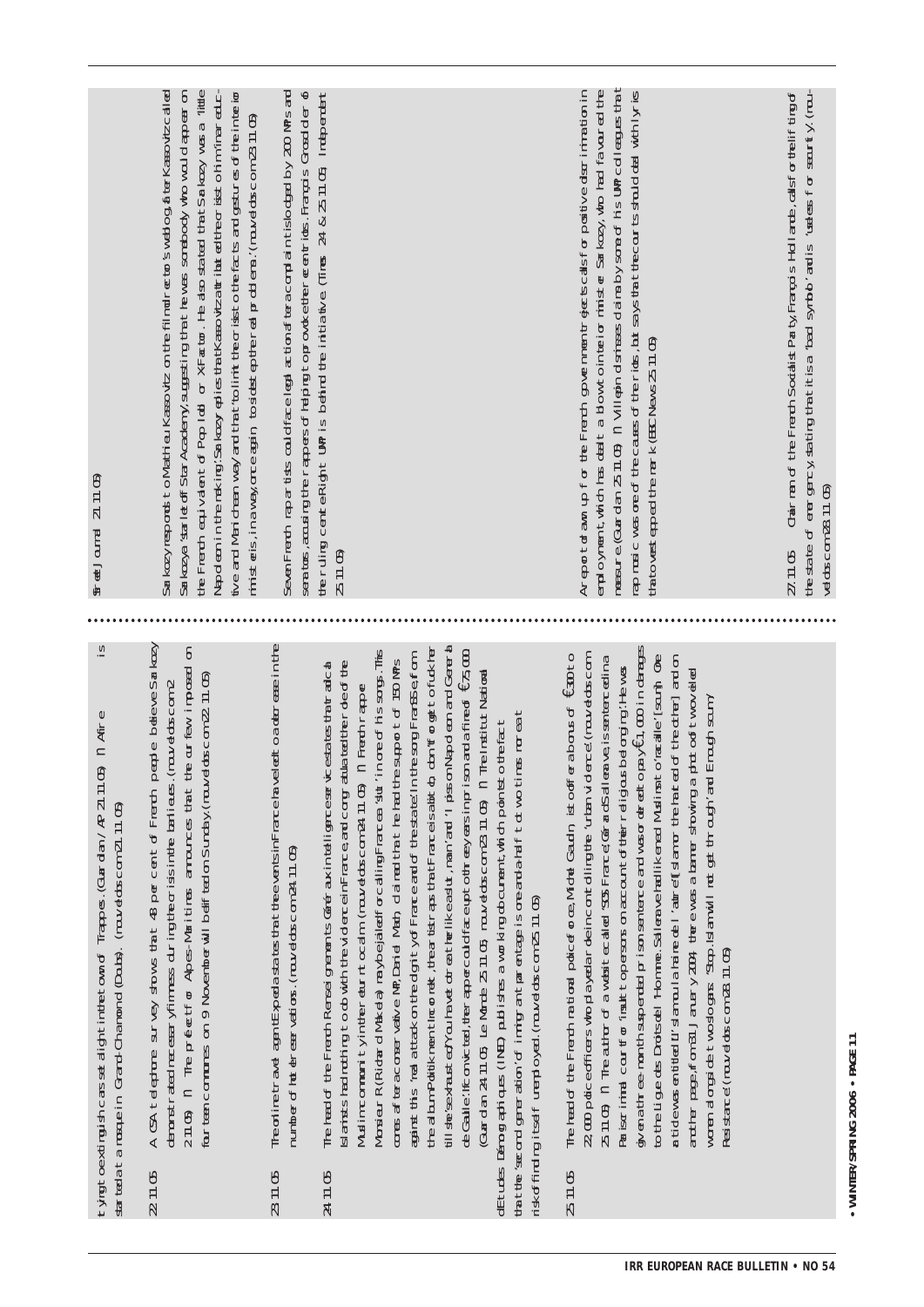be a fail to provide the state of the set of the state of  $\mathbb{R}^2$ unitive meaure!Whereexpulsion takesplace in accordence with the law, the CATsays the autorities stouderareafartrial and that no ore besent caccuntly whereapersonrisks re UN Committee against Tortre CAT beyonesses concernabout Sarkozysreaust thatal Apdistowstat ZpecentbeleveCirachsicstattorty (Gurdan 281105) n demonder to the Migration Newsheet, Deember 2005 28.11.05

 $\Im$  kozviesser is tat Dto & percent of the 450 aries ed during or arie the rich lave gantomunites Therelityistatwe have alowed utan gettostode velonin which cimital records. (rouvel doscom 28.11.05) in Sarkozy relatores the anti-drups detailerin the wake of the orisis in the barileus, proposing new peraties for using of us. (nou-Fremheaple, of ten joined by origin obnot feel in anyway ar to fremh so det y (Finanda ddscom 29.11.05 n Sarkozy blanes the ricts on Frances faluret oin terrate its immi  $1$ mes  $291105$ 

turan rights associations react othe proposals, with the Lique des Droits del Horme stat-2007 presidential election as a new 21 April 2002 (where FrontNational leader Jean-Mariel election of Jomini st Party and Greens against, and the Socialist Party abstaining. The measures have ewee). A long peboltwoyers instead of the present one year) of residence in France enceatral the second count of the elections). Mould add Aout to the Mouvement conte pfavoursapreviouslycreated "Contex for Reseption and Integration" (CAI) and anonymous rg that to designate immigration and fairly reunification as sapegas is stoplan for the eRad sme et pourl 'Anité enteles Peudes dains that the opverment is dassing the votes assed with 373 votes against twenty-seven with the UVP and LDF parties infavour, the ty UP partyvotes against the Socialist Partysproposition emove a fide four of the  $\frac{1}{2}$  and  $\frac{1}{2}$  and  $\frac{1}{2}$  and  $\frac{1}{2}$  of the contract of the contract of the contract of the contract of the contract of the contract of the contract of the contract of the contract of the contract of the co eligousbass to this movement like what we have seen in other parts of the world. (noudobscom 30 11.05 Aproderated reses 30 11.0b in AtanIn terrinist erial Committeefor distribution of the properties of the control of the control of the control of the control of the control of t of FrontNational supporters. SOS Racisme releases a statement traving that the opvernment since  $\exp(\sqrt{3}t)$  stigrable to the innigran population and individual then carry the blane for  $\frac{1}{2}$  and  $\frac{1}{2}$  or  $\frac{1}{2}$  of  $\frac{1}{2}$  of  $\frac{1}{2}$  of  $\frac{1}{2}$  and  $\frac{1}{2}$  of  $\frac{1}{2}$  of  $\frac{1}{2}$  of  $\frac{1}{2}$  of  $\frac{1}{2}$  of  $\frac{1}{2}$  of  $\frac{1}{2}$  of  $\frac{1}{2}$  of  $\frac{1}{2}$  of  $\frac{1}{2}$  of  $\frac{1}{2}$  o stacs, and policeto had suspects for up to six days (increased from four days) The law was attobe cassed by the Sena te (BEC News 29.11.05 nowed obscom 29.11.05) in The matori-Ferth presence overses, particularly in North Africal Intictal, the environ BB votes against denty anong young people in the barileus. He go es on to say that There is methic or migrationConto (00), Villepin arrources the tightering of contols on innigration Teproposals indude Alloraan perbotforman riedcouples to livet coeffice before earling of pouse can aply for ferch rational ty foury eas for acouple living in France fively ease of not  $\exists$ m st  $\infty$ ore to stalvin Frace  $\alpha$  VIII ends states in an interview ith  $\varpi$  Minter that Out in order to promote the in tegration of foreignes and to fight against discrimination hillepin explairs the case of the 'serious sochi troubles' to MN as a 'cissof reatorto the illegal ty of polygamyin France the salection of 'righ potenta' for agnistant teinseurt vard viderce (Associate)Press 29.71 OG nouvelobs.com 29.71 OG Independent 30.11.05 Finandal Times 30.11.06) n. French MPstaaka new anttermorismibili which will A meaning that thear tide will remain in place (nouvelobs com 29.11.05)  $29115$ 

the February 2005 law. Hesta tes that it is necessary to fighte ventore against the desinetion Allfed MarieJeanne, deputy and president of the oversess Martinique Regional Countil, denounces the UMP sredge tion of the proposed removal of artifat from  $211.05$ 

· WINTER/SPRING 2006 · PAGE 12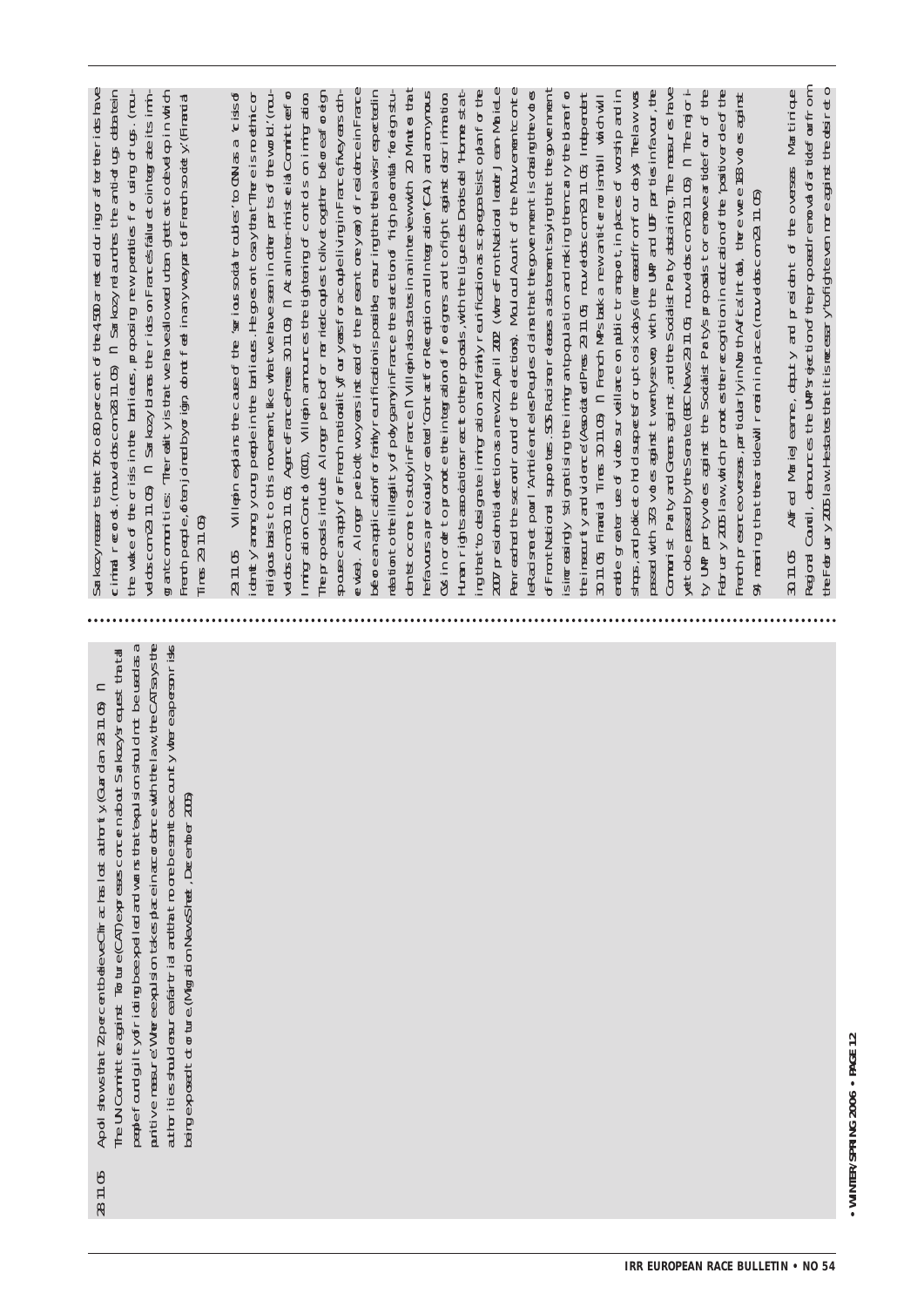|        |                                                                                                                                                                                                                                                                                                                                                                                                                                                                                                                                                                                                                                                                                                                                                                                                                                                                                                                                                                                                       | which tries insidealy to dary the rexist ence and find in then some sort of positive impact<br>$\pm$ chiny, siys that colorisation and slave yare line xitchly linked and that a democecy<br>fasifyantenteourhstory.n The mayor of the Martiniquancapital Forteur Fance, Serge<br>snot worthy of respect (mound doscom 30 11.05)                                                                                                                                                                                                                                                                                                                                                                                                                                                                                                                                                                                                                                                                                                                                                                                                                                                                                                                                                                                                                                                                                                                                                                                                                                                                                                                                       |
|--------|-------------------------------------------------------------------------------------------------------------------------------------------------------------------------------------------------------------------------------------------------------------------------------------------------------------------------------------------------------------------------------------------------------------------------------------------------------------------------------------------------------------------------------------------------------------------------------------------------------------------------------------------------------------------------------------------------------------------------------------------------------------------------------------------------------------------------------------------------------------------------------------------------------------------------------------------------------------------------------------------------------|------------------------------------------------------------------------------------------------------------------------------------------------------------------------------------------------------------------------------------------------------------------------------------------------------------------------------------------------------------------------------------------------------------------------------------------------------------------------------------------------------------------------------------------------------------------------------------------------------------------------------------------------------------------------------------------------------------------------------------------------------------------------------------------------------------------------------------------------------------------------------------------------------------------------------------------------------------------------------------------------------------------------------------------------------------------------------------------------------------------------------------------------------------------------------------------------------------------------------------------------------------------------------------------------------------------------------------------------------------------------------------------------------------------------------------------------------------------------------------------------------------------------------------------------------------------------------------------------------------------------------------------------------------------------|
| 1.1205 | head of the SciencesPorfaultyinParis, proposes that tankitie high schoolbearea ted for the<br>build repowee danaged or set on fine in 300 towns. Schools havebeen a par thoular har get of<br>raf of which we ear the end of the unreat. 4 42 people have been placed in outs coty and<br>million twenty-three million auros of which rearies to the 10,000 verides that we esst on<br>(throthes, mosques and synapogues) havebeen damaged. 4, 770 arrests havebeen made,<br>fire. The Ministry of the Interiorsa test fact 223 public buildings and seventy four private<br>763 senttoprison (indudrojover 100 minors). (Le Monde 1 1205) in Ridard Descoings,<br>Federation of InsuranceComparies (FFSA) estima tes that the total cost amount to of 200<br>teatats, as havegymasi uns, b.ass, it ains and libraties. Eighten places of worship<br>Le Monde publishes an overview of the damage caused by the uprisings the French<br>Parisiansubuts to combated cational failure (Le Monde 1 1205) | coming around 30 publis from these ZE in 2006-2007, there bean evaluation of children's<br>ead aportuites; sating that 2006 stud be treyer of ead aportuites, as agreat<br>${\rm fr}\mathfrak{es}$ of $\mathfrak{p}$ to $\epsilon$ Zio $\mathfrak{so}$ nd videls or business found uit yofdscrimination "esting" be<br>$\ln y$ on $\epsilon$ ntyto decotheres the practic experimental use of annyous O.S be<br>rational cause. The proposed agency will work indosecooperation with local elected repre-<br>inafire or thew thoraval of failly benefits. He also suggests that finances bealocated to<br>(Le Morde 11205) n Villepin also rotes that sobod absenteeism will be tackled, with the<br>the most of finant 'priorty educational zones' (AE), the Henri I V high sobro in Parissar twe-<br>to all yourg people in seasitive urban zones; in tee vanit of their qualifications the High<br>AutortyforteFightaginstDiscriminationantforEquality (PALE) bealowedtoimpose<br>Ataprescorfeence Villepin amounces theorea tion of an expro yior social consaion and<br>of egual apportunities, Azouz Beggeg, ist o make suggestions towards the end of December.<br>repirement that parentsigna 'contactofresponsbility, which inforce a would result<br>reading and writing still sinning e strock 'yourg persons bairess contrais' beextended<br>top eareanin te-minist claicomittee for utan affairs. Unior minister for the promblion<br>senatves.Catterine Vautrin, jutorninistenforsoda cotesion and equality/has been asked<br>eglisedinoretrofightaginst the dscriminations. If eachly many ourg people, parto<br>bokedinto. (rouvel doscom 1 & 2 12 Cb) |
|        |                                                                                                                                                                                                                                                                                                                                                                                                                                                                                                                                                                                                                                                                                                                                                                                                                                                                                                                                                                                                       | Chrac affinns that the eismolink between the cristin the barieus and polygamy (Le<br>for participation in the rick. Eighty-threef oreignes havebeen arreated, but for tycarnot be<br>Sarkozyamaunces thatsevenforeigners arelikelytobeeppeledifrom France<br>llricee who arrived in Francebefore the ywere 13 years dod and those with strong failly ties.<br>In Francear eprotected. (muvel discom 5 12 CG BEC News/AP 5 12CB) in linear acecompa-<br>deported because of their age, refugees status or the legth of time they have spen timi-rance<br>ies contest Frances efter to pay the costs of national datape caused by the recent up is-<br>fon crimes and offence committed () by gatherings and ratiles (.) either against per-<br>sons or against property, which the State deries was the case for the ride. (Le Monde<br>rated in their sorgs. He also defents recentcontoversal comments mate by Alain<br>ings. A 1933 lawsta tes that under divil law, the Stateisr exposible for damage () resulting<br>24 12 05) in Seriko 2y states that the is in favour of purishment for any outs who call for<br>gance (muvelobscom 4.12 05) n DuringatriptoaFranceAnfcasumitin Banako,Mali<br>Finkiekrat (see Chrondogy 17.11.05), who in his opinion is an 'honur to Frentinitelli<br><b>Figgro4 1205</b><br>4205                                                                                                                                                                                                                                                                                                                                             |
| 5205   | For t-de-France. The<br>Around thir type garise thorse affore people to denorstrate against Nicolas Sarkozy svisitto<br>the French Caritbrean offer terrent Martinique, scheedlied for Thursday8December. Analy<br>is paned for Wednesday of termoon in the Martiniquan capital,                                                                                                                                                                                                                                                                                                                                                                                                                                                                                                                                                                                                                                                                                                                      | The FrontNational (FR) and the Mouvement pour la France (MF) boast that the yhave had<br>tho sants of new members joining than since the vidence began in the barileus. The MFF                                                                                                                                                                                                                                                                                                                                                                                                                                                                                                                                                                                                                                                                                                                                                                                                                                                                                                                                                                                                                                                                                                                                                                                                                                                                                                                                                                                                                                                                                        |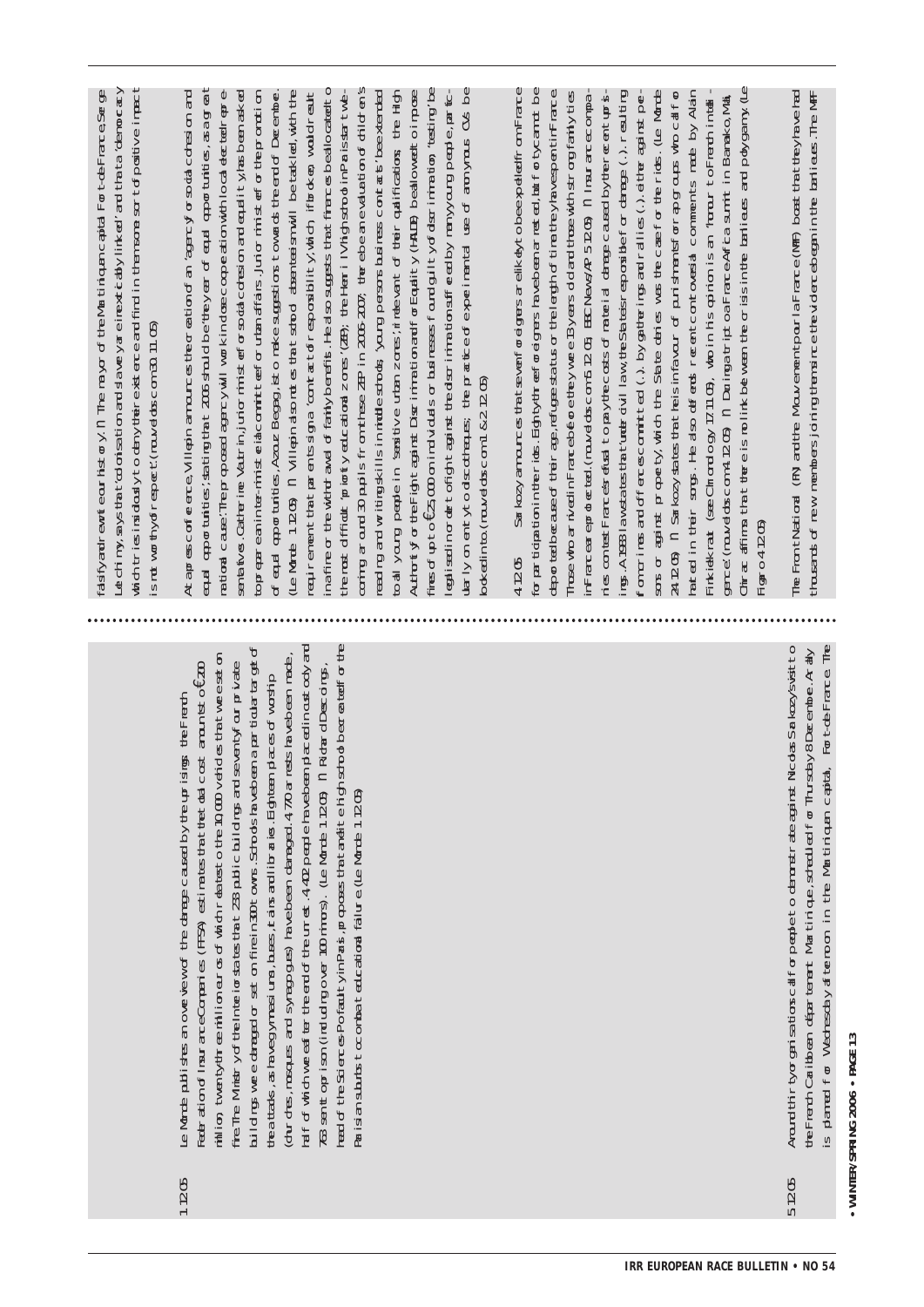postponed

 $\mathbf{e}$ wasto

d ug trafik ing an illea

estoresolv

problems in

Martinique.(nouv

elobs.com7

& 8.12.05)

e

 $CD$  rew membes. Ent  $\sigma$  b, membes. Erich $\sigma$ io, texcanted 1,566 erails.

socialcondition,excludedfrom French society'.Thereport mentionsthat some suburbs had become 'veritable urban ghettos of an ethnic nature'and France had become more concerned with Islamic radical ism and relidens terms than these orders. The report also withIslamicradic alismandreligiousterrorthanthese problems.Thereportalso mentionsthatThey[they mentions that They They curp people feel penalised by the rooke ty the colour of their people<sup>t</sup>ed peoplised bytheirpoverty,thecolouroftheir skin andtheirnames'.Thecostofthe urban violence amountsto €250million,withthe Seine-S aint-Denis département having a billoffifty million eurosto pay.The French postal<br>Boot service has damage totalling €250,000, and Renalt, at whose garage in Aulnay  $\overline{\mathcal{R}}$ vehicles were burned,has a billoften million eurosto pay.(Guardian 8.12.05;Times 8.12.05; nouv elobs.c මි<br>වි 7.12.05) n  $\prec$  $\geq$ ear-old Maritanian man, who has liv li∨⊕ legallyin F rancesince he wasthreey ears old,and wasthetargetofan expulsion orderby the Val-d'Oise  $p$ e $q$  treinreationt other  $\epsilon$  and tricts, appears beforethree judgs in Pontoise.The judges offer their consultativ e opinion, stating thatthey are against the expulsion ofthe man andthatthere was no c aseto show that he wasinvov ed in the ricts.  $\prec$ final judgementwillbe made by the prefecture.The man, who had been accused  $\varphi$ assaulting  $\varpi$ pdice officer, denes involv ementintheriots and described the expulsion proceedings as 'unjust' (now detector 8.1205) as 'unjust'.(nouv eldos.com 8.12.05)

8.12.05 Stéphane Fratadi, a seniorministry official,statesthatbetweenforty and sixtyc arsarestill being burned each night.He mentionsthese figuresin oppositiontojurists who havesaid the started even cylaw was no longer needed. He wans that outbursts of vidence could of energencylaw was nolongerneeded.He warsthatoutbursts ofviolencecould take place during the end-of-y earholidays.(AgenceFrancePresse 9.12.05)

• WINTER/SPRING 2006 • PAGE 14 **WINTER/SPRING 2006 • PAGE 14**

After demonstrations in Martinique aboutthelaw promoting the 'positiv erde' d<sup>-</sup>French colonisation, prime ministerDominique  $\bigoplus$ Villepin states **ති** FranceInterradiothat'itisnot forpoliticians,itisnotforparliamentto writehistory'.(Le Monde 8.12.05)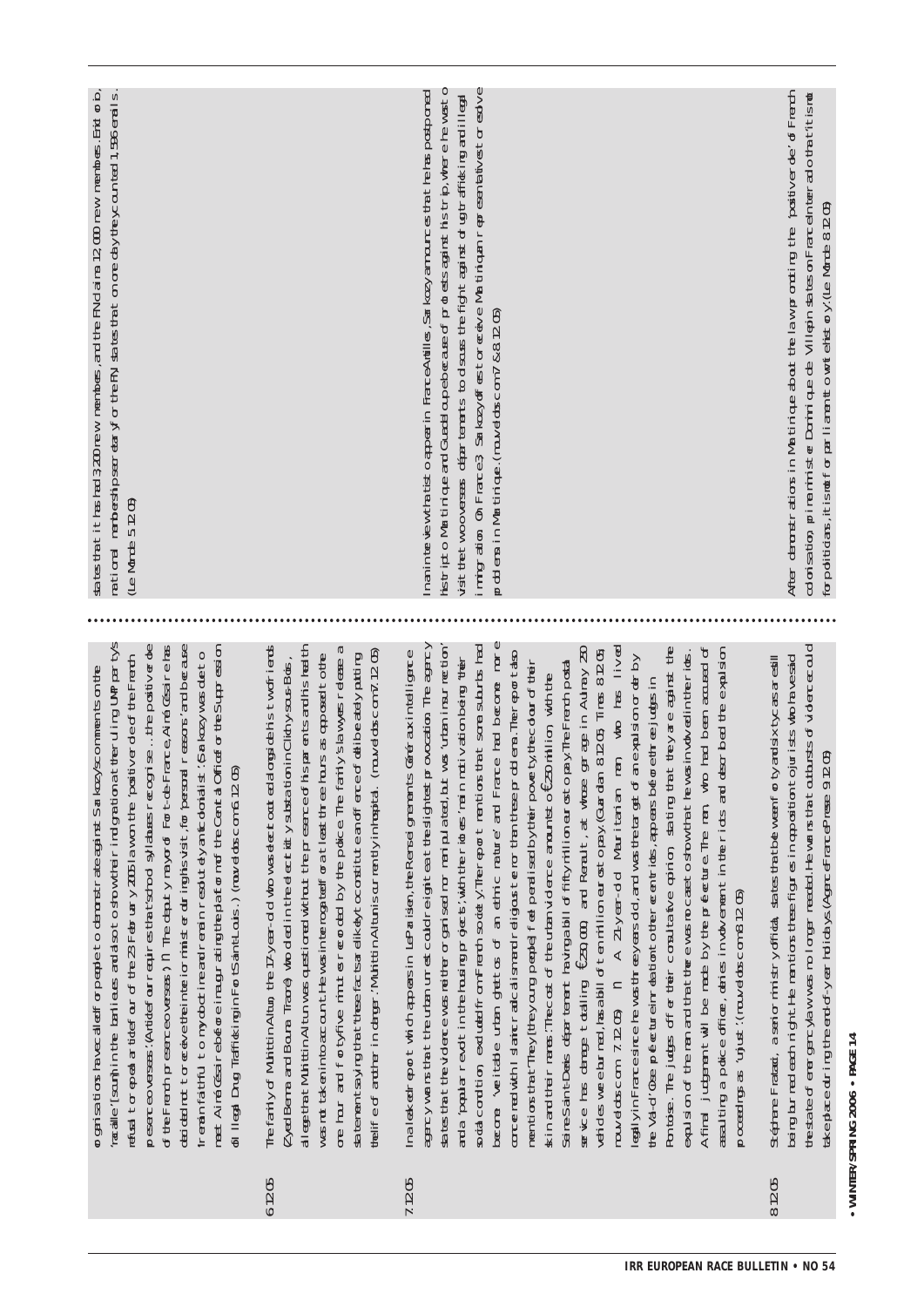| bysodalstpoliticans Dominique Strauss-Kam and Jak Lang, aining for the repeal of the<br>tking. Hedsportides telak of soda mixing the education system where pulls<br>aterd stroots according to the rpost code. (Le Morte 9205) n Two petitors are laurited<br>Fabriary 2005 law on the 'positiverde' of codorisation (rouvel doscon 10.1205) in Chinas<br>of meroryandhistory increational the mood following the contoversy surrounding the<br>Louis Debré Affercoraul tantion with historians, the first condusions should be presented in<br>ancunces theoreation of a 'puralistmission toevalua te theorition of parilianent in the areas<br>February 2005 law. Themission is to be led by the otal riman of the National Assembly, Jean-<br>${\sf tr}\oplus {\sf m}{\sf m}{\sf t}{\sf s}'$ the $({\sf le}$ Monde 9.12 ${\sf d}{\sf b}$ |                                                                                                                                                                                                                                                                                                                                                                                                                                                                                                                                                                                                                                                                                                  | hissuporfor Chracisproposal of anission for history and manory (see 9 December) He<br>$\frac{1}{2}$ and $\frac{1}{2}$ and $\frac{1}{2}$ are interpreted in the distance of $\frac{1}{2}$ and $\frac{1}{2}$<br>ationt ok rowit and tolooka titasitis, if only to avoidr open ting harm obre: He also pledges<br>-asocitiosspeope for dwelling on systemator epentance, saying that analton that obe-<br>n'tikei tafrisks not beingabet oresolvein tegration problems. (nouvel obscom 12 12 05)<br>11.1205 | Ministerfor ead apportuities, Azouz Beaga, calsfortherepel of the law on the 'positive<br>rde' of colorisation stating that Francecan only move forward fi, with courage and com-<br>dextyste deals with her memory (nouvel doscom 12 12 05)                                                  | saves. (muvel ascom 13 12 05) in Ministerfor education Gilles de Robien, announces fif-<br>medaddtheirjob theyshowedtherealty and the scenes at which our fellow dizens were<br>tatheisinfavour of the implementation of a remembrance oby for the descendents of<br>pulsed soletion propositional defined the $E$ sind up of $\theta$ as $\theta$ and $\theta$ in $x$ -<br>better taining so that earliers understand their publis. The day before, the SNES-FSU union<br>peartwee sometimes of great vidence Generaly, they showed great responsibility<br>AgreeFrancePresse 13 1205) n Inaninterviewin LeParisten/Aujourdhui, China sates<br>ten concrée meaures for PhortyEducational Zones (ZEPS) in deprivediareas, induding<br>Some foreign media of tenpresented the events in a blased and excessive way "The French<br>Chirac says that the foreign media gave deto the departic contricts<br>rg'in estatismentsarda 'rrore equal sotrod map' (muvelobs.com 13.1205)<br>13 1205 | Sarkozyneeives 234 gendemmes, police difficers and menters of the finetor igade who were |
|----------------------------------------------------------------------------------------------------------------------------------------------------------------------------------------------------------------------------------------------------------------------------------------------------------------------------------------------------------------------------------------------------------------------------------------------------------------------------------------------------------------------------------------------------------------------------------------------------------------------------------------------------------------------------------------------------------------------------------------------------------------------------------------------------------------------------------------------|--------------------------------------------------------------------------------------------------------------------------------------------------------------------------------------------------------------------------------------------------------------------------------------------------------------------------------------------------------------------------------------------------------------------------------------------------------------------------------------------------------------------------------------------------------------------------------------------------------------------------------------------------------------------------------------------------|----------------------------------------------------------------------------------------------------------------------------------------------------------------------------------------------------------------------------------------------------------------------------------------------------------------------------------------------------------------------------------------------------------------------------------------------------------------------------------------------------------|-----------------------------------------------------------------------------------------------------------------------------------------------------------------------------------------------------------------------------------------------------------------------------------------------|-------------------------------------------------------------------------------------------------------------------------------------------------------------------------------------------------------------------------------------------------------------------------------------------------------------------------------------------------------------------------------------------------------------------------------------------------------------------------------------------------------------------------------------------------------------------------------------------------------------------------------------------------------------------------------------------------------------------------------------------------------------------------------------------------------------------------------------------------------------------------------------------------------------------------------------------------------------------------------------------|------------------------------------------------------------------------------------------|
|                                                                                                                                                                                                                                                                                                                                                                                                                                                                                                                                                                                                                                                                                                                                                                                                                                              |                                                                                                                                                                                                                                                                                                                                                                                                                                                                                                                                                                                                                                                                                                  |                                                                                                                                                                                                                                                                                                                                                                                                                                                                                                          |                                                                                                                                                                                                                                                                                               |                                                                                                                                                                                                                                                                                                                                                                                                                                                                                                                                                                                                                                                                                                                                                                                                                                                                                                                                                                                           |                                                                                          |
|                                                                                                                                                                                                                                                                                                                                                                                                                                                                                                                                                                                                                                                                                                                                                                                                                                              | presidential election 36 percent suppor Sarkozy, 19 percent Villi epin and 3 percent Wildreie<br>to the cent of Remes ((lleet-Villane) dring protests against the barring of a<br>imanche shows that only<br>bewen yourg peple and the police Bottles and stores are thrown a tpolice and the<br>1 percent of UP supporters lack Jacques Chirac as UP candidate for the 2007<br>raeatte Transicaes feava Twopdiceofficesareslightlywouted duringdates<br>AlliotMate. (nouvelobs.com 10 12 05) in Around thir tyar restsare mate of tervidence<br>ation 11.1205)<br>windowsdfaround ten shops near the prefecture elaroken (liber<br>Apd tobe published in the 11 December ed tion of Jurnal cluD |                                                                                                                                                                                                                                                                                                                                                                                                                                                                                                          | Thewifeofthepresident BernachteChrac, visits two people in hospital: Muhittin Allun, the<br>who reaeved serious burns of ter a bus was set alight in Sevan during the ricks<br>terager whose two filents deal from electrocution shocks on 27 October and a passenge<br>(raweldoscom 15.12Cb) |                                                                                                                                                                                                                                                                                                                                                                                                                                                                                                                                                                                                                                                                                                                                                                                                                                                                                                                                                                                           | Muhttin Altin who reaked 10 parcent forns on 27 October, leaves the Rotschild hospital   |
|                                                                                                                                                                                                                                                                                                                                                                                                                                                                                                                                                                                                                                                                                                                                                                                                                                              | 101205                                                                                                                                                                                                                                                                                                                                                                                                                                                                                                                                                                                                                                                                                           |                                                                                                                                                                                                                                                                                                                                                                                                                                                                                                          | <b>2205</b>                                                                                                                                                                                                                                                                                   |                                                                                                                                                                                                                                                                                                                                                                                                                                                                                                                                                                                                                                                                                                                                                                                                                                                                                                                                                                                           | 151205                                                                                   |

9.12.05

including

.......

meaurestotacklegroup

Sarkozy

states that he

has

presented

violence,young

his

plans forpreventing

offenders,schoolabsenteeismand

delinquency,

drug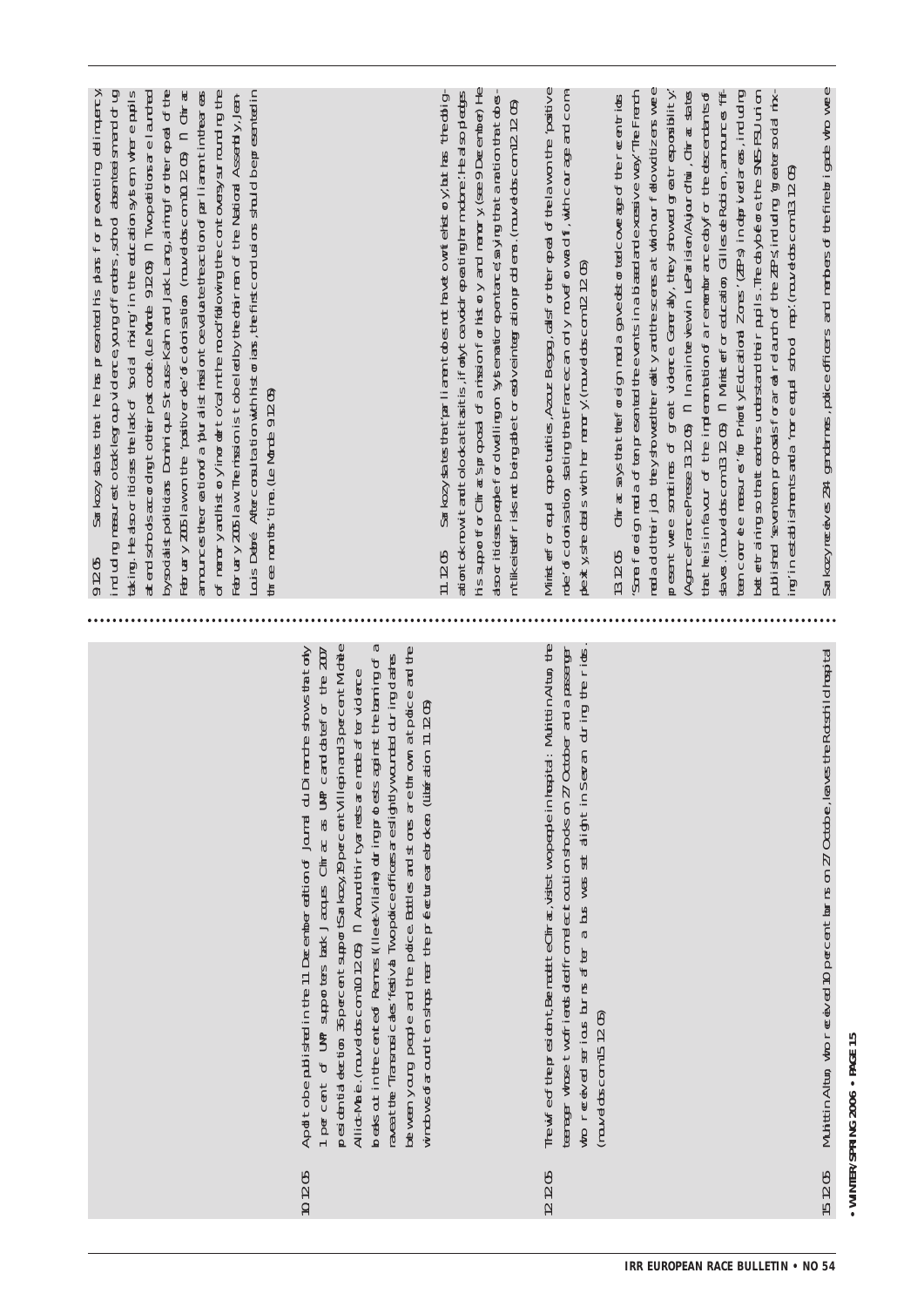| for the town of Clichy saus-Boist obe placed under supervision and for a subprefection obe<br>nominated to second Claude Dilain the Socialist Party mayor of the town Claude Dilain<br>counters by stating that it would be better for Rault to "repour to which a fully prace-<br>151205) n The UMP deputy mayor of Raincy (Seine-Saint-Denis) EricRault, citioses the<br>inured dring the resentricts. Seentyfive are homored with a silver medial for acts of<br>expresses his igratitute from the government and from the President (now eldoscom<br>carparkWith the support to Ludovic Toro, countil or for Clichy-sous-Bois/LeRaincy/necess<br>the urban vidence and that 800 havebeen imprisoned. Villepin comes later and explains<br>vidence was 'an or deal from which the Republic has cone out with increased statue and<br>$\alpha$ rage and de votion Hesta tes that 5,200 people whe earlied for all egad involvement in<br>tatiwantet obehere with you for ths Republican meding: He obdares that the lutan<br>management of the compute in the wake of the ricks of $\mathop{{\tt trace}}\nolimits_{\mathop{{\tt trace}}\nolimits_{\mathop{{\tt Hom}}\nolimits}}$ was found in a<br>tisimpotices at to middle to be not have (now does com 16 12 05)                                                                                                                                                                                                                                                                                                                                         | dizers are sons and daighters of the Republic! (nouved oscom 23 1205) in According to<br>Freeth far-LeftpartyLutte Quvriere (Workers Strugte), therrictsweerstelle/and 'blind vio-<br>China wrtest of reath rapper, Axi cm, who neen thy denounced the government spoticy of<br>repression without prevention' which uses 'arother' criterional called for the formation of<br>enceisinnowayasignofradcalsation Itisasignofprofound scrienation (Liberation<br>asix thRepublic which has 'justbeen bornin the streets'. Inhisreportes, Othracsta tes that tal<br>16 12 GD | inFrench soliety Thiscomes af ter Chirac seeningly questioned Sarkczy's use of language<br>during the richs. (mouvel doscom 17.12.05, Le Norde 13.12.05)<br>Striedy clitics Chirat for cousing on words inorder to forget the interevis<br>17.1205 | to do with I slam. He also defends the countrys new an it tenor measures. (Agence rance<br>Inanintervew with the Arab TV station Al-Jazera Sarkozy stries that he has<br>fount themst for the rights of the countys Muslims, and that the recent riots had nothing<br>Press 19.1205)<br>18 12 <b>55</b> | During an interview with RT. Sarkozy sugges it would beavey good idea' to<br>expeiment with the presence of a condicted filer in the most vident high stroks. On 19 December,<br>20205                                                                | education ministie Gilles de Rochien proposed that videosurveillance shuld be used in schools.<br>This dows the kit feat take on a teather in Eitames (Essame). (nowed obscom 21.1205) |
|---------------------------------------------------------------------------------------------------------------------------------------------------------------------------------------------------------------------------------------------------------------------------------------------------------------------------------------------------------------------------------------------------------------------------------------------------------------------------------------------------------------------------------------------------------------------------------------------------------------------------------------------------------------------------------------------------------------------------------------------------------------------------------------------------------------------------------------------------------------------------------------------------------------------------------------------------------------------------------------------------------------------------------------------------------------------------------------------------------------------------------------------------------------------------------------------------------------------------------------------------------------------------------------------------------------------------------------------------------------------------------------------------------------------------------------------------------------------------------------------------------------------------------------------------------------------------------------------------------------|---------------------------------------------------------------------------------------------------------------------------------------------------------------------------------------------------------------------------------------------------------------------------------------------------------------------------------------------------------------------------------------------------------------------------------------------------------------------------------------------------------------------------------------------------------------------------|----------------------------------------------------------------------------------------------------------------------------------------------------------------------------------------------------------------------------------------------------|---------------------------------------------------------------------------------------------------------------------------------------------------------------------------------------------------------------------------------------------------------------------------------------------------------|-------------------------------------------------------------------------------------------------------------------------------------------------------------------------------------------------------------------------------------------------------|----------------------------------------------------------------------------------------------------------------------------------------------------------------------------------------|
|                                                                                                                                                                                                                                                                                                                                                                                                                                                                                                                                                                                                                                                                                                                                                                                                                                                                                                                                                                                                                                                                                                                                                                                                                                                                                                                                                                                                                                                                                                                                                                                                               |                                                                                                                                                                                                                                                                                                                                                                                                                                                                                                                                                                           |                                                                                                                                                                                                                                                    |                                                                                                                                                                                                                                                                                                         |                                                                                                                                                                                                                                                       |                                                                                                                                                                                        |
| hin Whatsgoing on? Bouna replied They vecally tDavid, and they rechtaing us. Then we<br>[Beyord Words] In Clitchy-saus-Bots, around for tyyourg people and many<br>weweedruck by teedection yMy mates weethown to teleft and I was thrown to the<br>inPars, acompari ed byhisfa ther and cousin, and members of the association Au-delà des<br>ruming and shouting out betrind us. Hesaid Run run the policeare drasting us Zyed asked<br>ore of the officers got out with a flashtall. We could still har siners, so we went to hide in a<br>I wan tetto get out, to go<br>hore – af teal, we han't doe anything But we heardvoices and do gstarking. And then<br>wthisfierdsZyedardBourainLivryGargan Hesaystratonhswayhore "IsawBoura<br>rightlaw that my dothes wee burning - it was a if I was oreaning. Then there was a<br>our raists watt og eet hin outside his block of flats in the Chane-Pointuar as of the town<br>dread by the police Hs version of the even ts of 27 October is that he went to play footall<br>al started un Beforestarting torun, I turned around and saw the policecanfrom which<br>Inanin te vewin LeParisen /Ayjourd'Nu enFrance,MutittinAl tunnain tains that hewas<br>second flash ' (muvel obscom 15.1205) in Exposives, et one bas and guns arefount in a<br>garagein Clichy-sous-Bois. (Twentyse ven suspected) stanist nilli tan tswee ear rest edin<br>radsar curd Paris on 2December, on suspicion of involvement tinamed rodoberies.)<br>high vid tage substation. We stayed therefor almost thin tyminuties.<br>EBC News161205 Le Monde 161205)<br>$MMS$ $(MM)$ | (Aa-d'Ose) on supidon of burning four carsin Magny-en-Vexin on 8 November Amal oua<br>A 19-year-dolMoroccan many Amalouted that apears bénére the Pontoiscon net towal count<br>isqveraten-monthprisonsenterce and a €150,000 filre, but avd ds deportationto<br>Moroco. (rawelatscam 16 12 05)                                                                                                                                                                                                                                                                           |                                                                                                                                                                                                                                                    |                                                                                                                                                                                                                                                                                                         | allegadyattakinghsteader, Karen Montel-Toutain with a knfeat the Louis-Bleitothion<br>An 18-year-dolpubl, Kevani Wansele, is detained on suspicion of 'atempt ed nurder' fitter<br>strod in Etanpes Essorre) on 16 December. (rouvelabs.com 20 12 05) |                                                                                                                                                                                        |
|                                                                                                                                                                                                                                                                                                                                                                                                                                                                                                                                                                                                                                                                                                                                                                                                                                                                                                                                                                                                                                                                                                                                                                                                                                                                                                                                                                                                                                                                                                                                                                                                               | 1612C5                                                                                                                                                                                                                                                                                                                                                                                                                                                                                                                                                                    |                                                                                                                                                                                                                                                    |                                                                                                                                                                                                                                                                                                         | <b>19205</b>                                                                                                                                                                                                                                          |                                                                                                                                                                                        |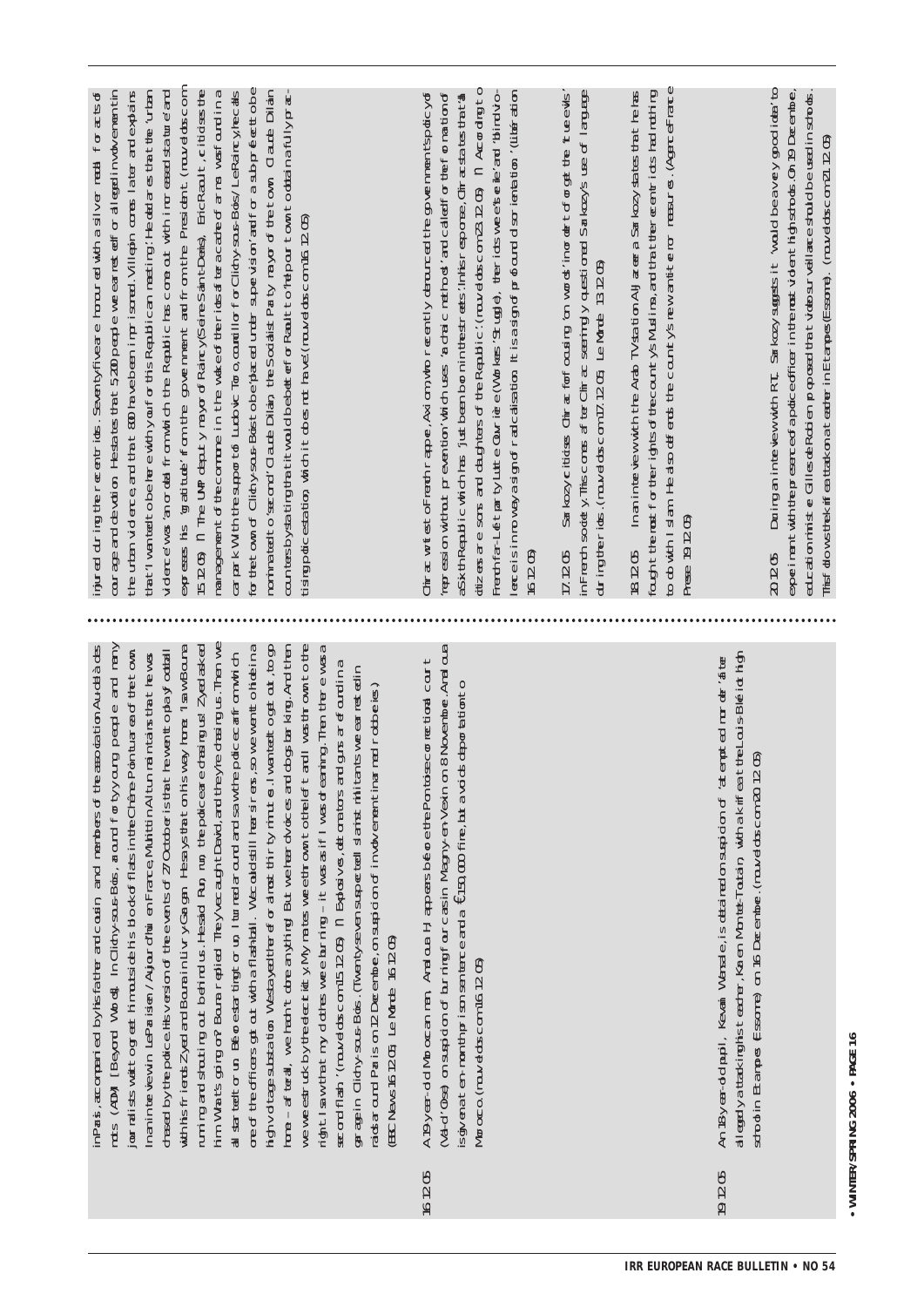| $\tan$ in Frace $\tan$ that ce exced the most mone yof on the state of twen tyyeas: ( $\tan$ -<br>stattClichysousBois [were teriossarte] isastametoourcountyand itiste<br>In te fa-Rightweek Wind e UMP deputy mayor of Raincy Seine-Sain t:Deis), EricRaoult,<br>Adtscom 22 12 05 | UP deputy ben-Pau Garraud presents aproposal for alawtostriprides of<br>therFrench rationality (rouvel obscom 28 12 05)<br><b>2225</b> | EricRault to speek about Clitchy-sous-Boisbeirg the share of France In support of com-<br>$\tan \theta$ there was 'an ethic and religious read tinour subuts, and not simply a solid read ."<br>eader of the Mouvement pour la France (MF), Philippede Villies, praises the 'courage' of<br>ments made by philosopher Alain Finklekraut in Israel newspaper Harrez, helalso stares<br>$(mu$ d $mcm 2226$ | $\frac{1}{2}$ and $\frac{1}{2}$ and $\frac{1}{2}$ for emember, says—utilke Villephard Chrac — $\frac{1}{2}$ that it is down to<br>Amo Klatsied, alaw yer who has been given the tax by Sarkozy of leading a study on 'the<br>the legislature of ixmoral boundaries. He star that the frour of the February 2005 law | could be modified to indcate that sorbod syllables recognise the danging effects of<br>dorisationaswellasitspositveapets: (muvelobs.com 25.1205)                                                                                                                                                                                                                                                                                                                                                                                                                                                                                                         | nhisNew Year's speech Chirac stresss French Republican lideals arefied of communau-<br>barisme, respectforal, respectforstate besudarism, the fight against discrimination, radism<br>and ant-Seritism (nouvel obscom 1.106)                                                                                                                                                                                                                                                                                                                                                                                                                                                                                                                                                                                                                                                                  | dening the main of the number of the state of the state of the top of the top of the top of the top of the top of the top of the top of the top of the top of the top of the top of the top of the top of the top of the top o<br>place, been so high on a New Year SE-ve! She specifies that time dator to 2004, the number of<br>calm Delphine Batto, the parity sartional secretary for searchly states that the local termine of the<br>number of casabried, as in the communes and other terms where the indidention of<br>The Socialist Party contests the opvernment's assertion that New Year's Eve was near ty dy<br>ed has multiplied by two: (nouvel doscom 21.06) |
|------------------------------------------------------------------------------------------------------------------------------------------------------------------------------------------------------------------------------------------------------------------------------------|----------------------------------------------------------------------------------------------------------------------------------------|----------------------------------------------------------------------------------------------------------------------------------------------------------------------------------------------------------------------------------------------------------------------------------------------------------------------------------------------------------------------------------------------------------|---------------------------------------------------------------------------------------------------------------------------------------------------------------------------------------------------------------------------------------------------------------------------------------------------------------------|----------------------------------------------------------------------------------------------------------------------------------------------------------------------------------------------------------------------------------------------------------------------------------------------------------------------------------------------------------------------------------------------------------------------------------------------------------------------------------------------------------------------------------------------------------------------------------------------------------------------------------------------------------|-----------------------------------------------------------------------------------------------------------------------------------------------------------------------------------------------------------------------------------------------------------------------------------------------------------------------------------------------------------------------------------------------------------------------------------------------------------------------------------------------------------------------------------------------------------------------------------------------------------------------------------------------------------------------------------------------------------------------------------------------------------------------------------------------------------------------------------------------------------------------------------------------|-------------------------------------------------------------------------------------------------------------------------------------------------------------------------------------------------------------------------------------------------------------------------------------------------------------------------------------------------------------------------------------------------------------------------------------------------------------------------------------------------------------------------------------------------------------------------------------------------------------------------------------------------------------------------------|
|                                                                                                                                                                                                                                                                                    |                                                                                                                                        |                                                                                                                                                                                                                                                                                                                                                                                                          |                                                                                                                                                                                                                                                                                                                     |                                                                                                                                                                                                                                                                                                                                                                                                                                                                                                                                                                                                                                                          |                                                                                                                                                                                                                                                                                                                                                                                                                                                                                                                                                                                                                                                                                                                                                                                                                                                                                               |                                                                                                                                                                                                                                                                                                                                                                                                                                                                                                                                                                                                                                                                               |
| Timee 18-year-do men are detained and placed under investigation for their alleged<br>hvolvementinafirein Roubaix (Nord) in which four people werek illed on 9 November. Its<br>thought that the fire was link out to the roan turban videore (rouved obscom 22 12 05)             |                                                                                                                                        | Mailtines) tan the select fuel incars during the feat veperiod (now dots com 23 1205)<br>Prée binfoir départements Sei re-et-Marie, Essorre, Boutes-du-Rhône, Abes                                                                                                                                                                                                                                       | 110 casare burned aross France on Christnas Eve farfewer than on Christnas Eve 2004<br>$(mu$ ddscom $25126$                                                                                                                                                                                                         | that 25,000 poidce officers and gendemes, including seven ty mobile ORS riot squad units, are<br>to be obed on each the right of 31 December. (This makes up around 10 percent of Frances<br>Faring moreutan rick, the General Director the National PoliceForce (DDFN) states<br>represail acts of vidence in particular, the leads rancer egion and especially the Champs-<br>Elysés in Paris, where 500,000 aree-poeted to gaither, will be under surveillance, as will<br>$\alpha$ blictrarsport4500 police officers are to be obtain Paris. (rouvel obscom 30 1205)<br>seurtyfores) Trepolicepréfectureadvissipolicet chefiminor de to dissuste and | Mide Gadh the head of Francesnational policeforce; shat that the indidenties of France<br>seurtypost near the Eiffe Towe, apdicestation in the fourth arrord seement and a fine<br>reaffectatinfifty three determinants, as opposed to lasty early 122 communes in for ty-one<br>daar tarants. In Seine-Saint-Deris, around fifty-rine-carsare burnad. 32 arrestsare made<br>intool, as apposed to 272 last New Year sEve in Toulouse, there is an alternoted arsun of a<br>mayortopreventeriors in two dstricts, Argame and LaSource: n Nicolas Sarkozy visitsa<br>take shown are the campion with 45 cars farmed compared with 333 on the previous New<br>stod inteReyeriedstricthCrleats (are) thrivfour parentare eminoyed by te<br>Yer side. The indident, however, we eep each more widely aross France 25 communes<br>station in the seventh arrord ssement. (rouvel doscom 1 & 21.06) | Some passages are<br>(rawedoscom4106<br>the-moupance<br>Between thir ty and for tyyourg people – Nor thAlfican, Black and W<br>Lyons train carrying 600 passengers in Les Arcs sur Argens (Vat)<br>sexally assulted and others robbed. Gendames make nine arrests.<br>Independent 5106 Le Monde 6106)                                                                                                                                                                                                                                                                                                                                                                         |
| 21. 12 05                                                                                                                                                                                                                                                                          |                                                                                                                                        | 23 12 05                                                                                                                                                                                                                                                                                                                                                                                                 | 24 12 05                                                                                                                                                                                                                                                                                                            | 30205                                                                                                                                                                                                                                                                                                                                                                                                                                                                                                                                                                                                                                                    | 31, 12 05                                                                                                                                                                                                                                                                                                                                                                                                                                                                                                                                                                                                                                                                                                                                                                                                                                                                                     | 110                                                                                                                                                                                                                                                                                                                                                                                                                                                                                                                                                                                                                                                                           |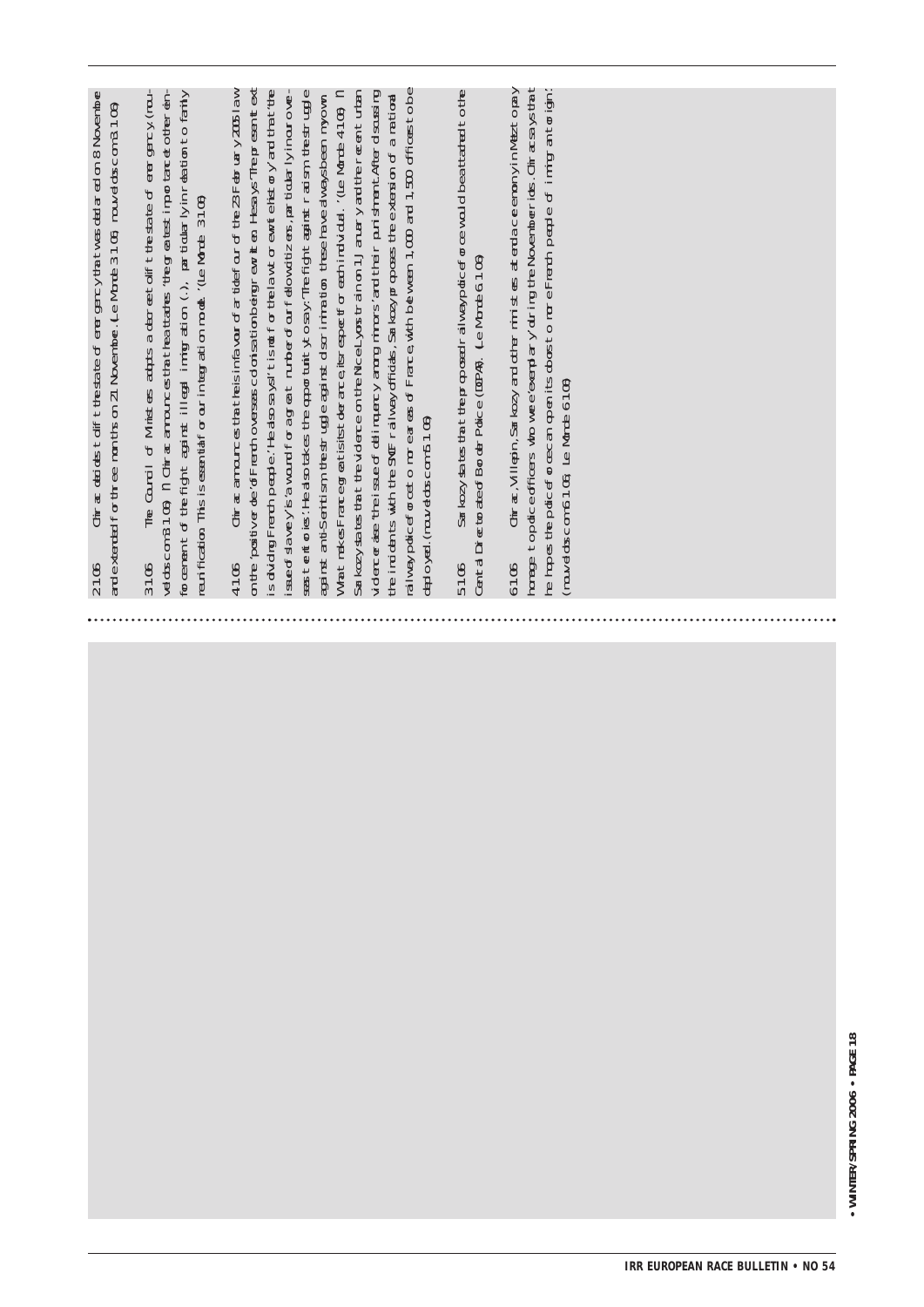#### **Community, NGO and union responses to the riots and government reactions**

- 5.11.05 The **Brigade Activiste des Clown** [Clown Activist Brigade, BAC] 'karcherises' the town hall of Neuilly-sur-Seine to protest against the municipality's lack of respect for the Solidarité et Renouvellement Urbain (Urban Renewal Solidarity) law, which is aimed in part at providing social housing in the suburbs. (nouvelobs.com 17.12.05)
- 6.11.05 The **Union des Organisations Islamiques de France** (UOIF) releases a fatwa to call for calm in France and says that the events 'seem to reveal the serious failures of the French integration model which clearly plunges dozens of youngsters in difficult areas into despair and poverty.' (nouvelobs.com 6.11.05)
- 8.11.05 **Algerian immigrants** slam the 1955 French state of emergency law as a 'provocation' since it was originally used to quell insurrection in France and Algeria during the 1954-1962 war in Algeria. 'France has not only not given up its colonial past, but it's now brought it back to centre-stage. It's disgraceful', said Boualem Yahia. Echoing the indignation over the law, France's respected centre-left newspaper, *Le Monde*, said that 'exhuming a 1955 law sends to the youth of the suburbs a message of astonishing brutality: that after 50 years France intends to treat them exactly as it did their grandparents… The prime minister should recall that at that time the combination of misunderstanding, warlike posturing and powerlessness brought the republic to its worst ever moment.' (*Middle East Online* 8.11.05)

A number of French associations and NGOs, including the **Syndicat de la Magistrature**, the lawyers' union the **Syndicat des Avocats** de France, the Green and Communist parties, and the **Ligue des Droits de l'Homme** (LDH) issue a statement criticising the calling of a state of emergency. They call it 'emergency legislation inherited from the colonial period', following 'the well known cycle that concatenates provocations and repression'. 'The suburbs do not need a state of exception: they desperately need justice, respect and equality.' (*Statewatch* 8.11.05)

- 9.11.05 The **Banlieues Respects collective** calls for a 'march for peace' to take place on Friday along the Champs-Elysées. The Paris police prefect, Michel Gaudin, has already stated that the tradition is not to march on the Champs-Elysées. (*Libération* 10.11.05)
- 11.11.05 President of **SOS Racisme**, Dominique Sopo, says Sarkozy's plans to strip naturalised citizens of their citizenship is illegal and amounts to mass deportation. **MRAP** says that it is horrified by the 'dangerous proposition'. And **France Terre d'Asile** said the measure was 'certain to add fuel to the flames'. (*Guardian* 11.11.05)
- 12.11.05 300 people gather on **Paris's Place Saint-Michel** in a protest organised by MRAP against repression and exclusion. In **Stains**, 350 people march in silence against the violence. 350 people march against discrimination in **Toulouse**. In **Auby**, several hundred march in silence around a municipal multimedia library that was burned down three days before. (nouvelobs.com 12.11.05; *Le Monde* 12.11.05)
- 16.11.05 Over 2,000 representatives from over fifty associations, unions, political parties and sans papiers collectives march between **Saint-Michel square** and **Palais de Luxembourg** to protest against a 'regime of exception' and for a 'state of social emergency'. (nouvelobs.com 17.11.05)

A number of organisations respond to the assertion that polygamy was a cause of the riots: **MRAP** states that 'blaming such a complex problem on polygamy among a minority of African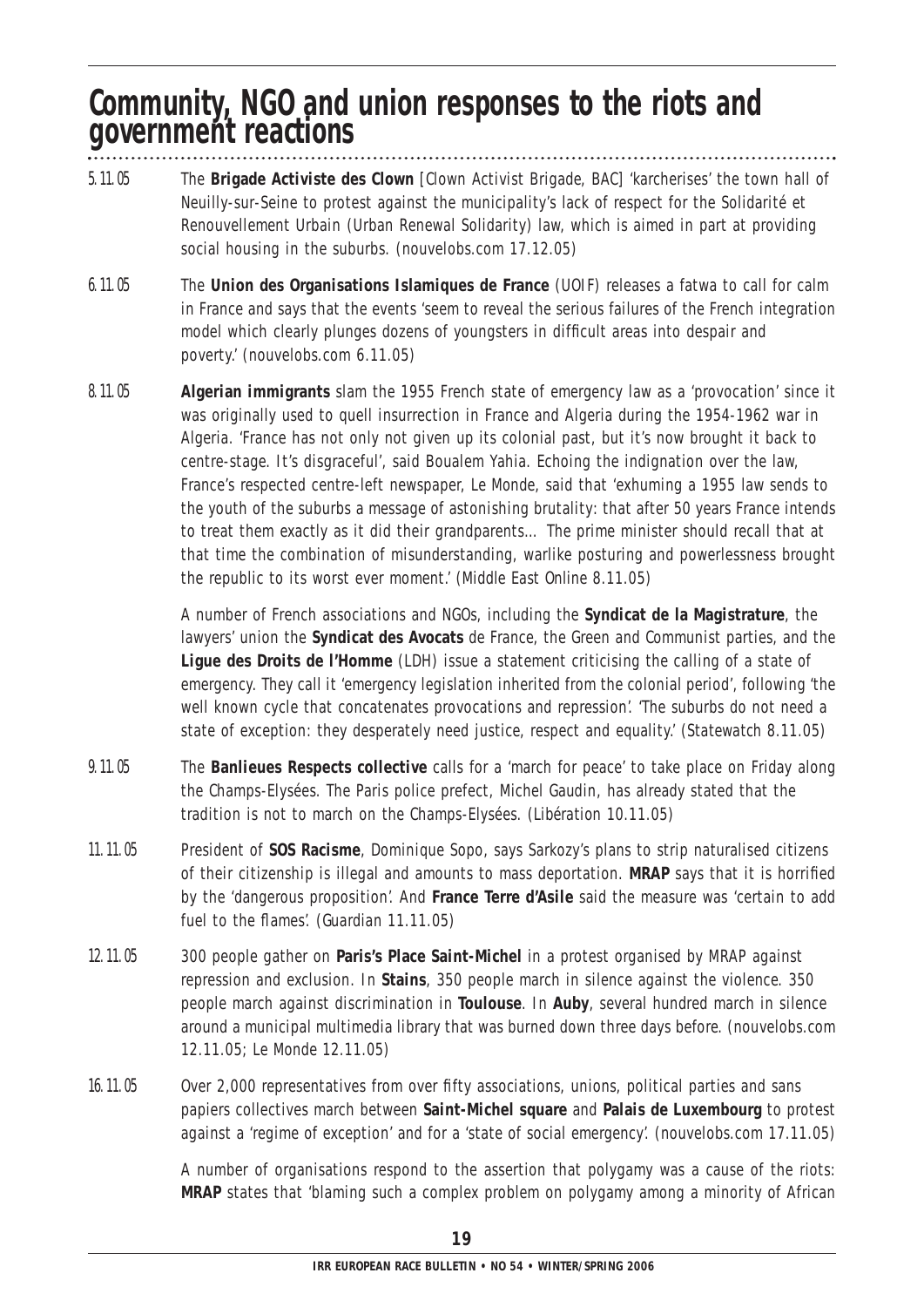families is blatant racism. We will consider whether to bring legal actions against these people'. (*Independent* 17.11.05)

**SOS Racisme** states that the linking together of polygamy and the riots shows a 'crude desire to turn public opinion away from the real problems'.

The **Ligue des droits de l'Homme** states that it is 'nauseating and irresponsible in this way to turn foreigners into the cause of the situation our country is experiencing'.

**Cimade** sends an open letter to Jacques Chirac, stating that the comments were 'unacceptable' and 'irresponsible'. (nouvelobs.com 17.11.05)

17.11.05 Over 150 people demonstrate outside the **prefecture in Lyons** against the extension of the state of emergency to three months. Representatives of eight organisations were received by the prefect. The demonstrators included members of the unions CGT, FSU, the LCR, the Green party, the Communist party and the LDH. Rosario Elia of the FSU stated that 'the extended state of emergency is not a solution for the *quartiers*'. (nouvelobs.com 18.11.05)

> In an open letter, **300 university social science researchers and lecturers** call for the French government to end the state of emergency and the deportation of foreign rioters. 'Political and police firmness in response to the violence must not mean discrimination, caricature and contempt.' (nouvelobs.com 17.11.05)

> **MRAP** calls for websites displaying racist texts to be closed down. People, they say, 'are making use of the events, the political context and the free space that the web provides to turn out their anti-immigrant hatred.' (nouvelobs.com 18.11.05)

- 18.11.05 Around one hundred people gather in **Dijon** to denounce the government's security policy, which is labelled 'liberticide'. (nouvelobs.com 19.11.05)
- 19.11.05 The **Conseil Français du Culte Musulman** (CFCM) is criticised for its silence in response to the riots. (*Libération* 19.11.05)
- 20.11.05 **Muslim leaders of Saint Denis**, where the riots first started, join government officials, clerics and party leaders to discuss how to avoid future unrest. (*Islam Online* 20.11.05)
- 21.11.05 The **Banlieue 69** collective forms in Lyons to create a political force that is capable of presenting candidates at the next municipal elections in the French *banlieues*. The member associations call for a 'radical solution' since their projects had been hampered in the past. Pierre Didier Tché-Tché Apéa stated that 'we want to exist, to be recognised in our country, France. Why isn't this possible? Because the colonial heritage has etched a representation of non-European populations into the collective imaginary.' (*Le Monde* 21.11.05)
- 23.11.05 **MRAP** decides to lodge a complaint against philosopher **Alain Finkielkraut**, asking the CSA to remove him from the France Culture station, and accuses him of incitement to racial hatred. (nouvelobs.com 24.11.05)
- 24.11.05 **Rapper Monsieur R** denounces the censorship and racism of the court action brought against him, stating that rap did not cause the riots of May 1968 and singer Georges Brassens used to be applauded when he criticised the state. (nouvelobs.com 25.11.05)
- 25.11.05 **MRAP withdraws a complaint against Alain Finkielkraut** for comments he made about the riots, after Finkielkraut expressed his 'apologies' on the Europe 1 radio station for the interview he gave in *Haaretz*. He also criticised the way in which he was presented in the interview,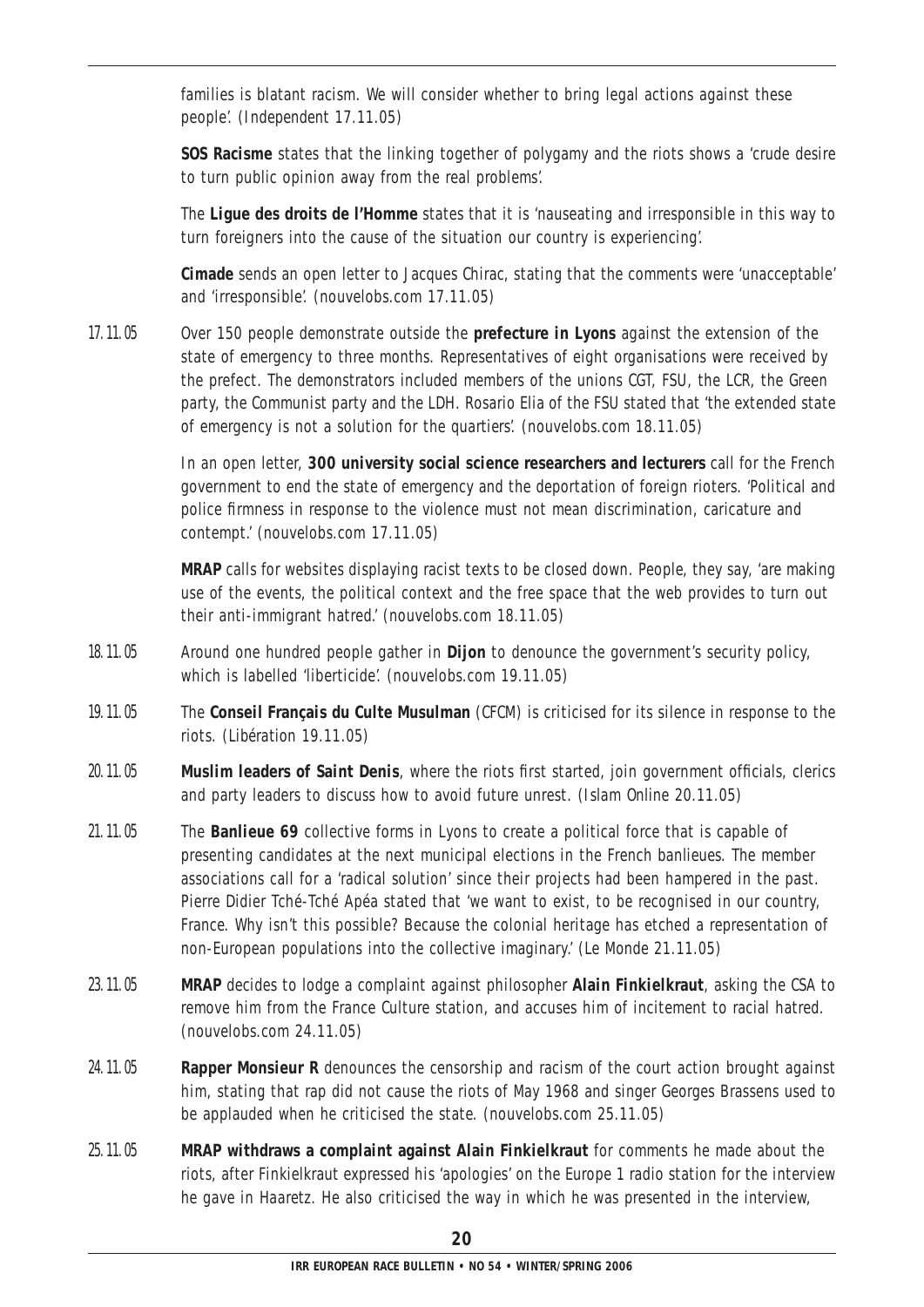especially in the French translation which appeared in *Le Monde*. (nouvelobs.com 25.11.05)

- 26.11.05 The **Brigade Activiste des Clown** proclaims a 'state of insanity' in front of the Paris police prefecture to protest against the prolongation of the state of emergency. (nouvelobs.com 17.12.05)
- 27.11.05 Forty-five Black associations join forces under the name of the **Conseil Représentatif des Associations Noires** (CRAN). One of their aims is to 'create the necessary mass effect to lead institutional figures to position themselves in relation to claims on the Black issue in France'. Spokespeople for member organisations rejected criticisms of their *communautarisme* and called for people to no longer hide behind Republican principles, which leads to inaction. (nouvelobs.com 27.11.05; *Reuters* 26.11.05; *Times* 28.11.05; *Libération* 28.11.05)
- 29.11.05 **SOS Racisme** and **Mouloud Aounit** of MRAP show their support for the use of anonymous CVs in job applications. (nouvelobs.com 29.11.05)

In response to attacks from the Right, **French rappers** have made available online a reggae track ('Sarko Skankin') that turns Sarkozy's speeches around. The **Wump collective** states that it is in 'resistance to state violence'. (nouvelobs.com 29.11.05)

- 30.11.05 Around **fifty organisations and parties** call for an end to the state of emergency, reaffirming that the 'real emergency is not one of security, but is social' and that it is an exceptional measure inherited from the colonial period. (nouvelobs.com 30.11.05)
- 2.12.05 **Seventy-four academics** in the fields of law, political science and political studies call for the Council of State to suspend the state of emergency law that was implemented on 8.11.05, stating that it 'is no longer justified'. (*Libération* 6.12.05)
- 3.12.05 People, estimated at 400 to 2,000, and from around twenty unions, political parties and associations, demonstrate in **Bobigny** (Seine-Saint-Denis, the *département* where the uprising originally began) against discrimination in the area. They call for funding in the areas of employment, education and associations. (nouvelobs.com 3.12.05)

Members of the **Antillais-Guyanais-Réunionnais collective** from French overseas territories demonstrate in Paris, with banners reading 'Napoleon = slave trader = criminal. No to his glorification. No to the falsification of history'. Their leader, Patrick Karam, distances the group from the recently established 'Representative Council for Black Associations' (CRAN), stating that 'the overseas territories are a melting pot and not a skin colour' and that 'One should not fall into *communautarisme* and racism. CRAN is likely to help the progress of the far Right'. (*Le Monde* 6.12.05)

- 4.12.05 In a nouvelobs.com web forum, **Monsieur R** defends himself against the accusation that he is an 'anti-White' racist, stating that in his song 'La FranSSe' he never referred to a race, but to a policy. In the song, he raps that 'France is a bitch, don't forget to fuck her till she's exhausted, You've got to treat her like a slut, man.' He repeated that he begins and ends the piece with 'when I talk about France, I'm not talking about the French people but about the leaders of the French state.' (nouvelobs.com 5.12.05)
- **5.12.05** Around forty writers, journalists, musicians and cultural leaders launch a **petition** ('We are all rappers from the *banlieues*') against the threat of legal action being taken against rap groups. This comes after 152 deputies and forty-nine senators, mostly belonging to the UMP party, asked whether the minister for justice would take legal action against seven rap groups and artists who, in their opinion, had incited racial hatred. The text accompanying the petition says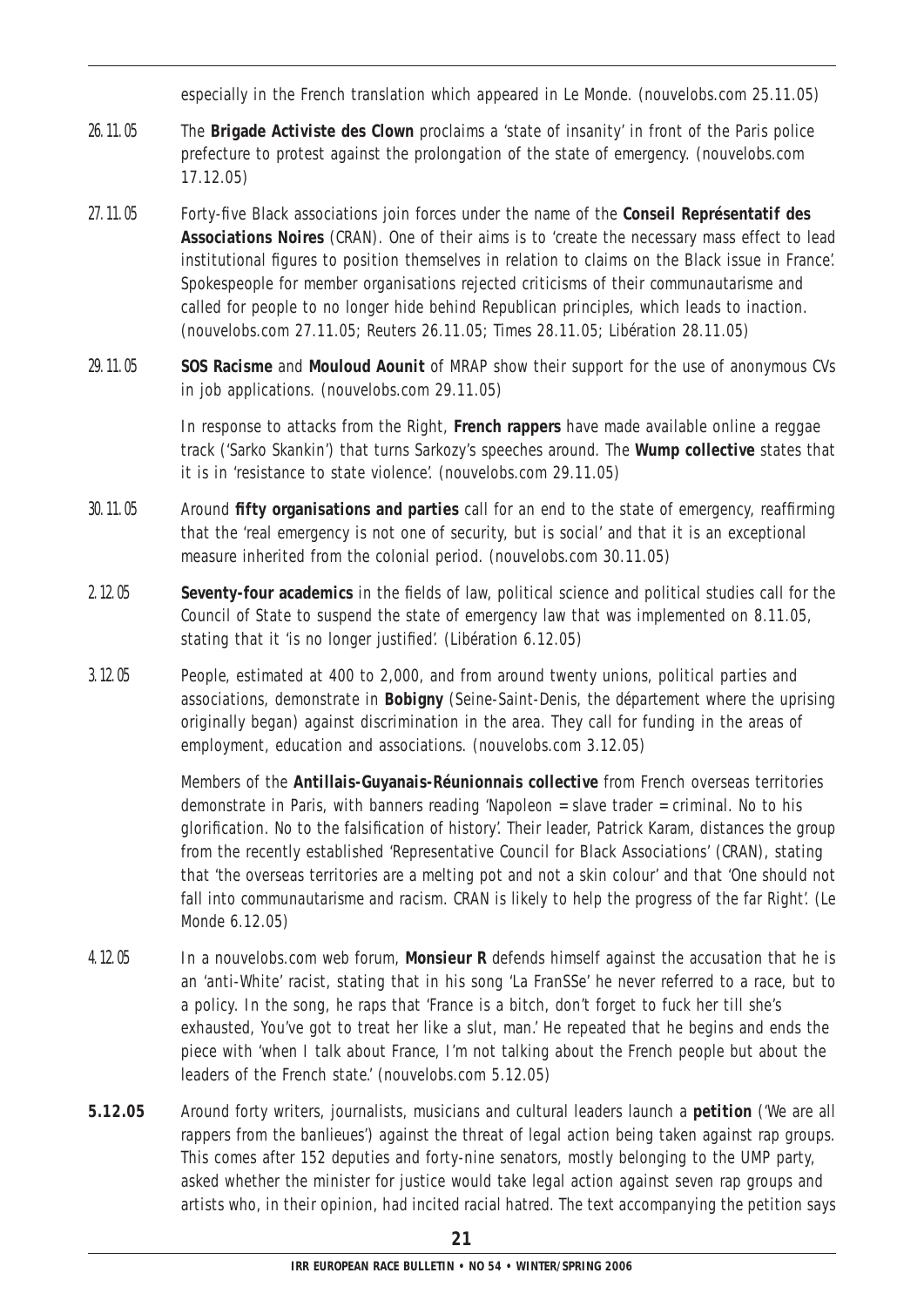that 'A proportion of young people do not trust the rest of society. Sometimes they go too far. Are we going to renew dialogue by putting songs in prison? It's absurd. And it's dangerous as this would mark a new and serious attack on freedom of expression.' (nouvelobs.com 5.12.05)

The '**Racailles de France**' [Scum of France] sign a number of commemorative plaques that have been placed on the walls of Paris. These include: 'To the memory of the grandparents of the scum who came to defend France each time she was at war… In April 1917, there were 170,000 who came to fight on the side of the French. Their children and grandchildren deserve their country… Homage to the hundreds of thousands of immigrants who came to build and rebuild a France that has always ostracised their children and grandchildren from society. When will we have a law on the positive role of immigration?' In a press release, the group announces that it has placed '300 commemorative plaques around Paris in honour of their parents and grandparents, who all gave to a France that has next to no consideration for their grandchildren.' The plaques were placed on the walls of the offices of *Agence France Presse*, *Le Figaro*, *Libération*, *Le Monde* and the UMP party, on bus shelters, and at the Nation, Bastille and République underground stations. (*Le Monde* 10.12.05)

- 6.12.05 According to a **poll published** in *Lyon Mag*, and based on a sample of 800 people over the age of 15 and mostly of Maghrebi origin, immigrants and their children in the *banlieues* of Lyons ask that they be given 'respect' (21 per cent), whilst unreservedly condemning last month's violence (90 per cent) and affirming their confidence in the future (63 per cent). Only 3 per cent of those surveyed supported the young people who burned cars in November. 47 per cent said they understood these young people. Their main fear was unemployment (16 per cent). Another fear was falling victim to a police blunder (15 per cent) or an attack at the hands of racists (13 per cent). (nouvelobs.com 6.12.05)
- 7.12.05 Almost one thousand Caribbeans (*Antillais*) demonstrate to call for France to repeal part of the law related to the 'positive role' of colonisation. Demonstrators belonging to the '**Martiniquan Collective for the Repeal of the Law of Shame**' and around thirty organisations marched, calling out slogans in French and Creole such as 'down with the law of shame' and 'colonisation no good'. Among the demonstrators were elected representatives, the mayor of the capital Fortde-France, trade unionists, teachers and high school students, on whose banners one could read 'colonisation = crime against humanity' and 'no to doctored history'. (nouvelobs.com 7 & 8.12.05)

Around 300 people from thirteen organisations attend a meeting in Pointe-à-Pitre (**Guadeloupe**) to call for the repeal of the February 2005 law. (*Le Monde* 8.12.05)

- 8.12.05 The **Devoirs de Mémoires** collective, including several celebrities (Jamel Debbouze, Mathieu Kassovitz, Joey Starr, Jean-Pierre Bacri and Lilian Thuram, among others), calls for the public to enrol en masse on electoral registers so that 'Liberté, Egalité and Fraternité become a real part of our everyday lives'. (nouvelobs.com 8.12.05; *Libération* 12.12.05)
- 9.12.05 A collective ('**Place aux droits**' [Make Way for Rights]) of around seventy left-wing associations and unions – including the Cimade, the Syndicat de la Magistrature, the Syndicat des Avocats de France, Sud-Education and MRAP – is due to present a 'symbolic' petition before France's Constitutional Council in which it demands the abrogation of the state of emergency law. The collective's request for the state of emergency to be re-examined was rejected by the Council of State. (*Agence France Presse* 9.12.05; nouvelobs.com 9.12.05)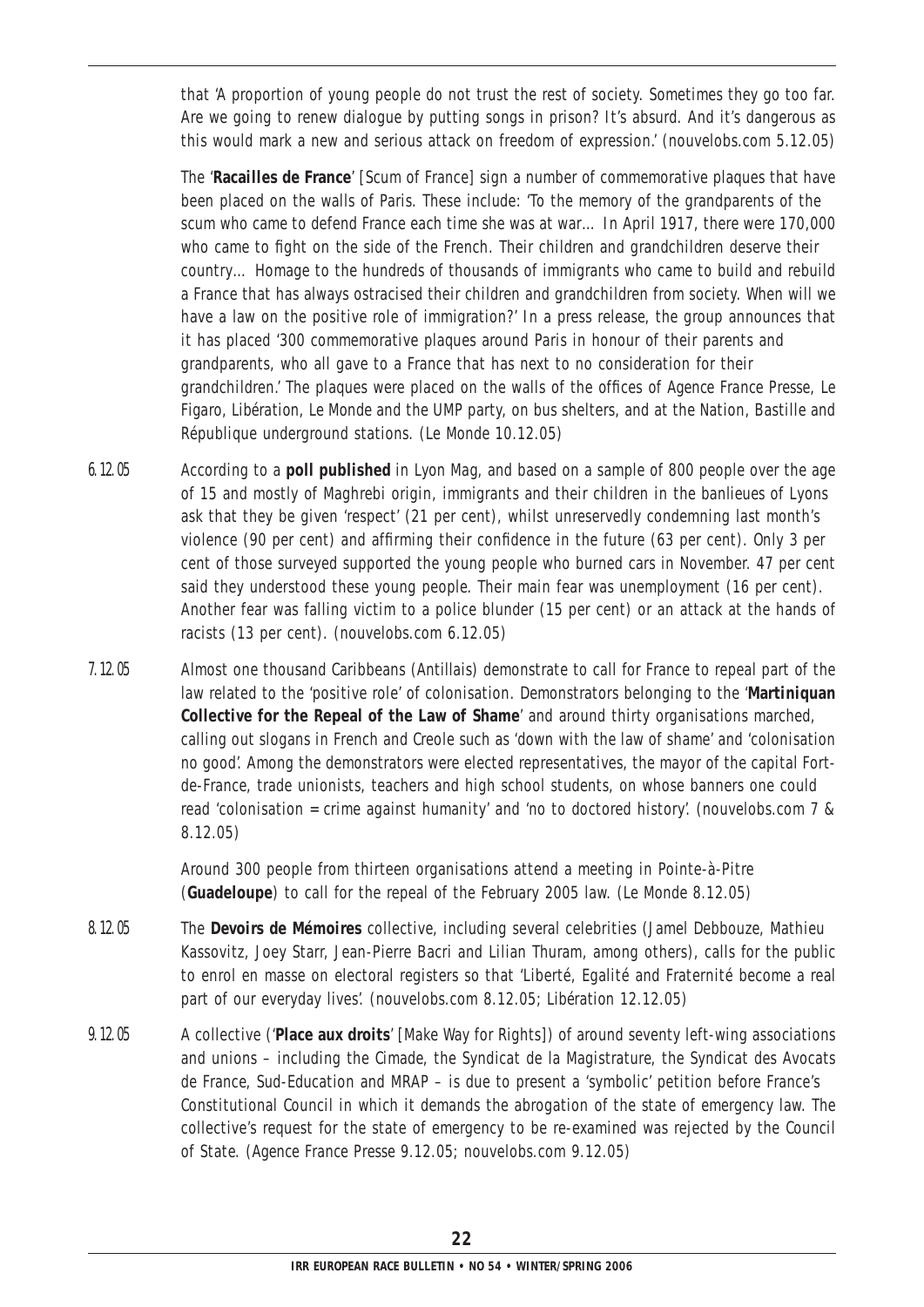- 12.12.05 Nineteen historians call for '**Freedom for history**', by calling for the abrogation of several articles in various laws related to past events (the laws of 13 July 1990, 29 January 2001, 21 May 2001 and 23 February 2005), which are 'unworthy of a democratic regime': 'in a free State, it is not for parliament nor for judicial authority to define historical truth. State policy, even if motivated by the best intentions, is not the politics of history.' (nouvelobs.com 13.12.05)
- 15.12.05 Around 40 activists from the **Ninth Collective of Sans-papiers** and **Act Up-Paris** stage a 'diein' in front of the Ministry of the Interior (Place Beauvau) in order to 'make visible the deaths in the war led by Nicolas Sarkozy against foreigners'. The demonstrators were taken away by police. The associations are demanding an end to 'the politics of figures in relation to immigration', the 'unconditional regularisation of all sans-papiers' and an 'immediate end to expulsions and raids'. They denounced the 'racist discourse' and 'murderous politics of the interior minister'. (nouvelobs.com 16.12.05)
- 17.12.05 A dozen members of the **Brigade Activiste des Clown** 'karcherise' and 'place under supervision' the town hall of Eric Raoult, the UMP deputy mayor of Raincy, who asked the prime minister to place Clichy-sous-Bois 'under supervision' after a cache of arms was found in the town. During their operation, they squirt water at the front of and inside the building, and also at vehicles belonging to police who had come to ask demonstrators to leave the building. (nouvelobs.com 17.12.05)
- 20.12.05 Members of the **Devoirs de Mémoires** collective, including celebrities such as actor Jamel Debbouze, singer Joey Starr and footballer Lilian Thuram, visit Clichy-sous-Bois for a discussion with associations and young people to try to encourage them to register to vote. The move is said to be in order to 'not reproduce 21 April 2002', where far-Right Jean-Marie Le Pen reached the second round of the presidential elections. (nouvelobs.com 20.12.05; *Le Monde* 21.12.05)

The **Act Up** association and the **Ninth Collective of Sans-papiers** put up posters around Paris with the words 'Vote Le Pen' alongside a picture of Nicolas Sarkozy, to protest against 'the war waged against foreigners' and the interior minister's 'racist politics'. (nouvelobs.com 20.12.05)

Forty-two historians forming the '**Vigilance Committee Against the Public Use of History**' (CVUH) denounce article four of the February 2005 law on the 'positive role' of French colonisation. They say that it 'constitutes a totally unacceptable violation of the principle of the autonomy of teaching and historical research'. (nouvelobs.com 20.12.05)

- 23.12.05 The **Act Up** association is forced, because of threatened legal action by a photographer, to remove from its website the poster of interior minister Nicolas Sarkozy alongside the words 'Vote Le Pen'. Nicolas Sarkozy accuses the association of 'extremism', stating that the poster is 'directly inspired by the methods of the Front National'. (nouvelobs.com 28.12.05)
- 26.12.05 **MRAP** contests 'the abilities and legitimacy' of lawyer Arno Klarsfeld, who has been asked to lead the government's panel on 'the law, history and the duty to remember'. Referring to Klarsfeld's Israeli military service, the leader of MRAP, Mouloud Aounit, calls him an 'active campaigner for colonisation' and says that he is a 'staunch defender of the colonial war against Iraq'. (nouvelobs.com 26.12.05)
- 30.12.05 A **petition**, with 42,122 signatures, for the repeal of article four of the law of 23 February 2005 on the 'positive role' of colonisation is handed to President Chirac. (nouvelobs.com 31.12.05)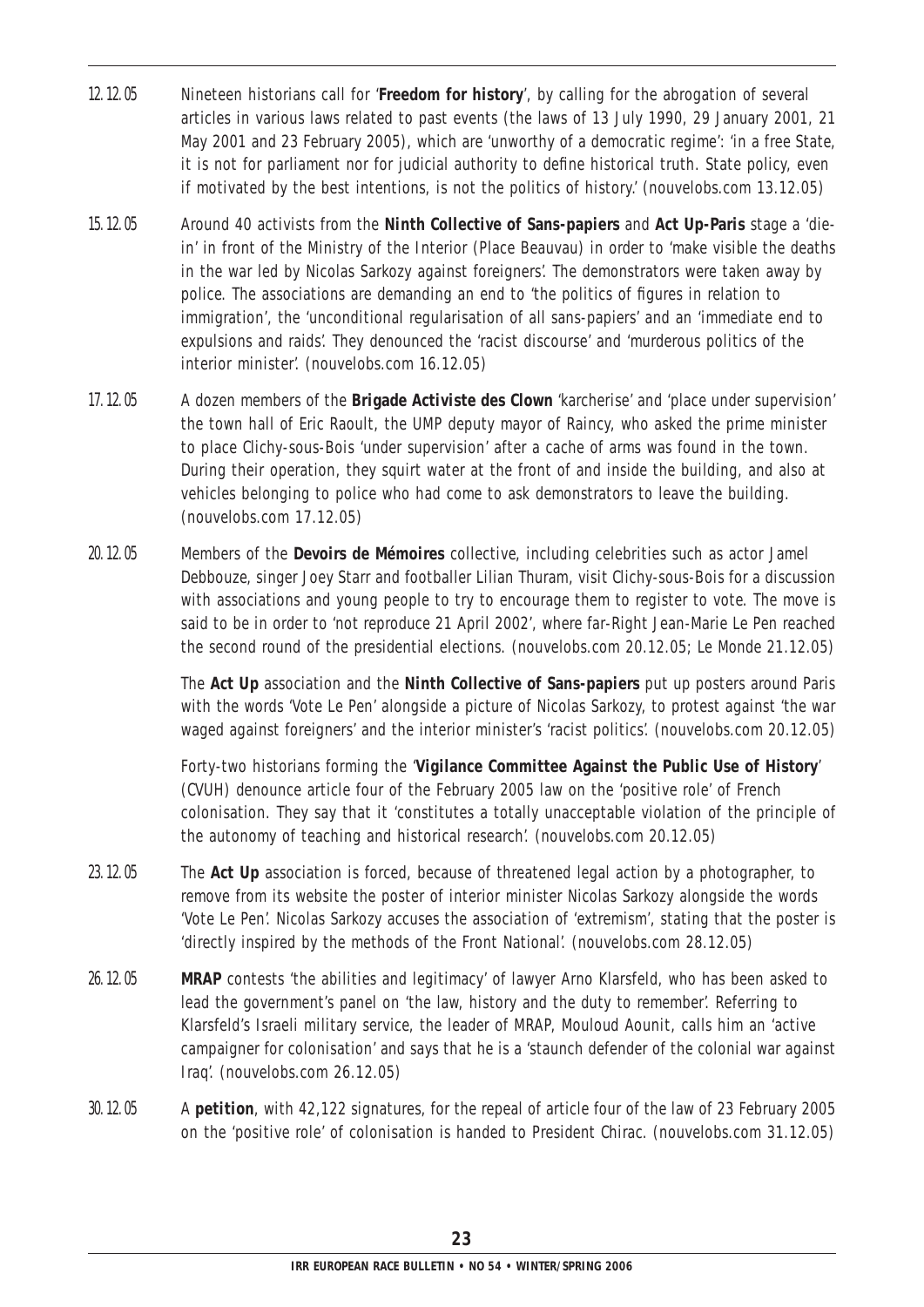### **Viewing the riots from other countries**

Here we present a selection of reactions to the uprisings from outside France.

Afthermorrelanguage press in Africa criticises France's integration model and the policies of Nicolas Sarkozy. (*Libération* 12.11.2005)

> On 2 December, during an 'alternative summit' to the one planned between African heads of state and President Chirac the following day, the 'Coalition of African Alternatives Debt and Development' (CAD-Mali) castigates 'French neo-colonialism' in Africa and denounces the 'policies of repression and stigmatisation of immigrant populations and those of immigrant origin' in France. (nouvelobs.com 3.12.05)

African bi-weekly the *Gri-Gri International* reports on comments made by Sarkozy at the end of November. The interior minister is supposed to have said that 'curiously, it is the Blacks rather than the Arabs who are violent,' and in particular 'Ivorians and Congolese'. He is also reported as saying that violence is 'cultural' in these African countries. (nouvelobs.com 1.12.05)

Algeria The *Nouvelle République* writes that it is only by looking at the repressed and aborted rebellions of immigrants and their children in post-colonial history that we can understand the current void in working class areas: 'The repression of all these political dynamics has played a leading role in rendering precarious the situation of immigrant activism.' (*La Nouvelle République* 1.12.05)

> In reaction to the February 2005 law, former liberation fighters and political parties in Algeria call for the suspension of negotiations for a 'treaty of friendship' between Algeria and France. The secretary general of the Algerian National Liberation Front (FLN), Abdelaziz Belkhadem, bemoans the fact that 'the deputies in the majority in France have sanctioned a law which falsifies history'. (nouvelobs.com 30.11.05)

Belgium There were four successive nights of cars being burned in Belgium between 6 and 10 November. This took place in Brussels, Antwerp, Lokeren, Mechelen and Ledeberg. On 10 November, the interior minister, Patrick Dewael, said these were 'isolated incidents' and that there were 'no city guerillas or organised uprisings'. Dewael mentioned that there were benefits of having street and neighbourhood workers and community policing. The leader of Vlaams Belang, Filip Dewinter, stated that, 'In the case of foreigners, they have to be expelled. In the case of "allochtonen" (people of foreign origin) who hold Belgian nationality, they need to be stripped of their nationality.' (*Migration News Sheet*, December 2005)

> There is unrest in Brussels, Sint-Niklaas, Anderlecht, Sint-Gillis, Liège and Brugge. (*Expatica News* 8.11.05)

- Denmark Prime Minister Anders Fogh Rasmussen brushes away the Danish People's Party's description of street riots in France and earlier riots in Århus, Denmark as terrorism. (*Copenhagen Post* 8.11.05)
- Egypt The Egyptian daily *Al-Massaie* refers to the riots as 'the intefadeh of the poor'. Arabic satellite networks have given precedence to the uprisings, with live coverage. Newspapers have followed the story on their inside pages, calling it a 'nightmare' and a 'war of the suburbs'. (*Guardian*  8.11.05)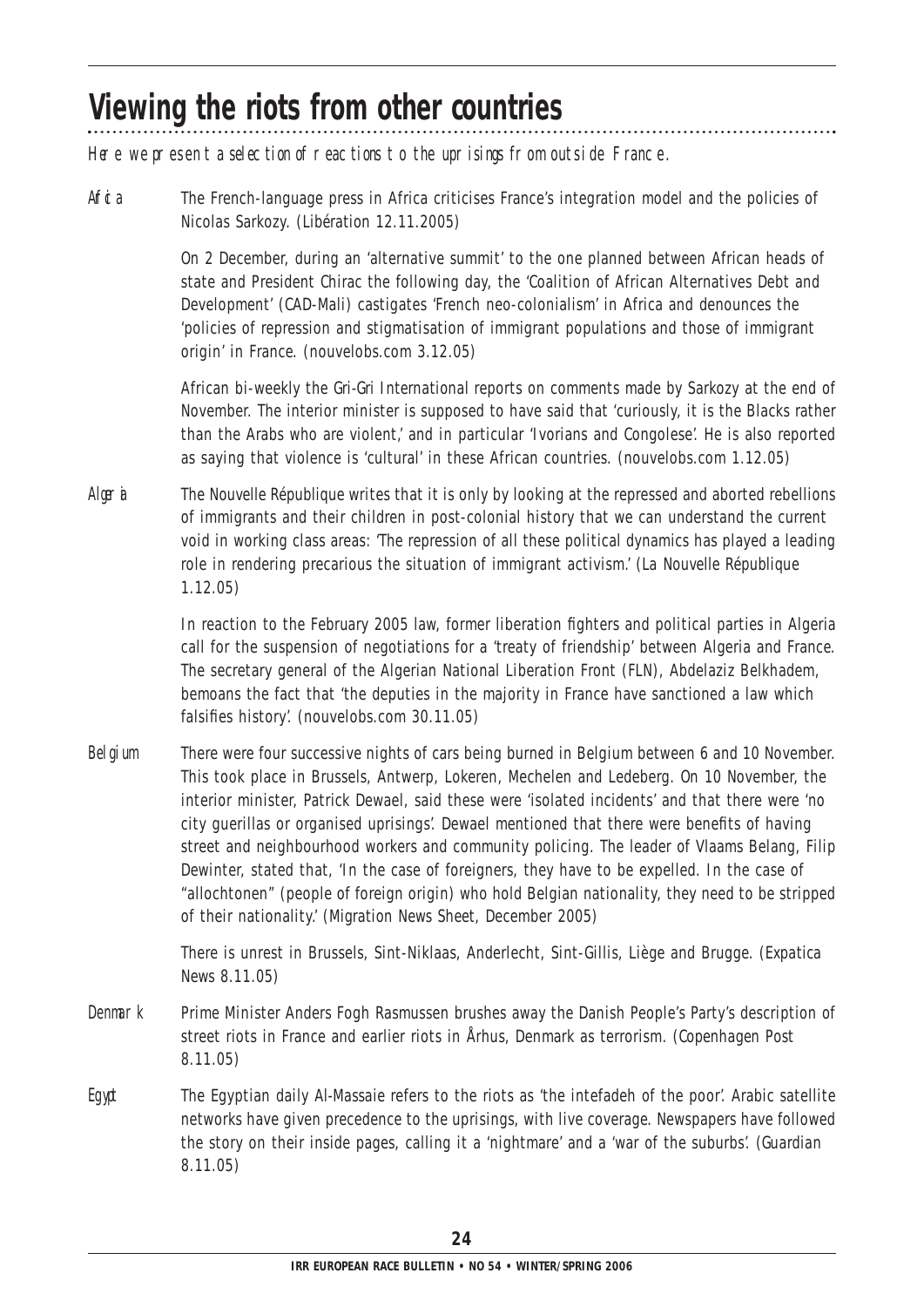#### Europe (EU, European Commission and NGOs)

The European Network Against Racism states the 'Urgent need to combat social exclusion and discrimination in Europe' is needed. (European Network Against Racism – press release 11.11.05)

European Commission President José Manuel Barroso proposes that the European Union give fifty million euros to France and says it could make up to one billion euros available in longerterm support for jobs and social cohesion. (*BBC News* 14.11.05)

A series of articles ('Euro-ghettos, state of emergency?') treats the subject of unemployment, exclusion and violence in France and the rest of Europe. (*Café Babel* 21.11.05)

A report published by political scientists in Venice states that France is much less worried and mistrustful than her neighbours of foreigners, in particular immigrants. The report looked at Italy, France, Germany, Poland, the Czech Republic and Hungary. (*Le Monde* 21.11.05)

Germany On the night of 8/9 November, vehicles are set alight in Cologne, Berlin and Bremen. Incidents had already been reported in Berlin a few days earlier. Wolfgang Schäuble, minister of the interior, said 'We do not have these gigantic high-rise building projects that they have on the edges of French cities', but that integration was still necessary, meaning that 'above all they must master the German language'. (*Migration News Sheet*, December 2005)

> 'Will Germany see the same type of unrest as has happened in France?': Klaus J Bade of the Institute of Migration Research and Intercultural Studies at Osnabrück University says that Germans have to realise that they will have to shoulder major costs in the long run if they do not improve existing integration programmes. (*Deutsche Welle* 4.11.05)

In light of the French riots, the incoming coalition of the Christian Democrats and Social Democrats want to place more emphasis on the integration of immigrants. (*Deutsche Welle*  8.11.05)

Greece Education Minister Marietta Giannakou states that 'we have to understand that prevention is the best way to deal with phenomena such as the ones in France and other European countries.' (*Vradini*/*Chora* 11.11.05)

> A commentary in *Kathimerini* tries to explore the connection between what sparked rage in French cities and what happens in migrant communities in Greece. However, most migrants are Christians who are 'not religious fanatics'. (*Kathimerini* 14.11.05)

> The Greek authorities are concerned that the violence in France could lead to trouble after some thirty youths on scooters hurl petrol bombs and stones at a police station in the Zographou area of Athens. (*Guardian* 14.11.05)

> Molotov cocktails are thrown at an office of the car manufacturer Renault and a Greek-French supermarket in Salonika after a similar attack in Athens the weekend before. (nouvelobs.com / *Ana press agency* 15.11.05)

India In two articles ('France Explodes the Uniformity Myth' and 'Why Integration Can't Work'), Praful Bidwai writes of the 'horrific exclusion and alienation among ethnic minorities bred by the smothering of ethnic-cultural diversity', and states that this should 'open a global debate on citizenship and multiculturalism'. He also states that 'European societies must integrate immigrants by transforming themselves and evolving a pluralist self-identity.' (*Frontline* 5.11.05; *Khaleej Times* 13.11.05)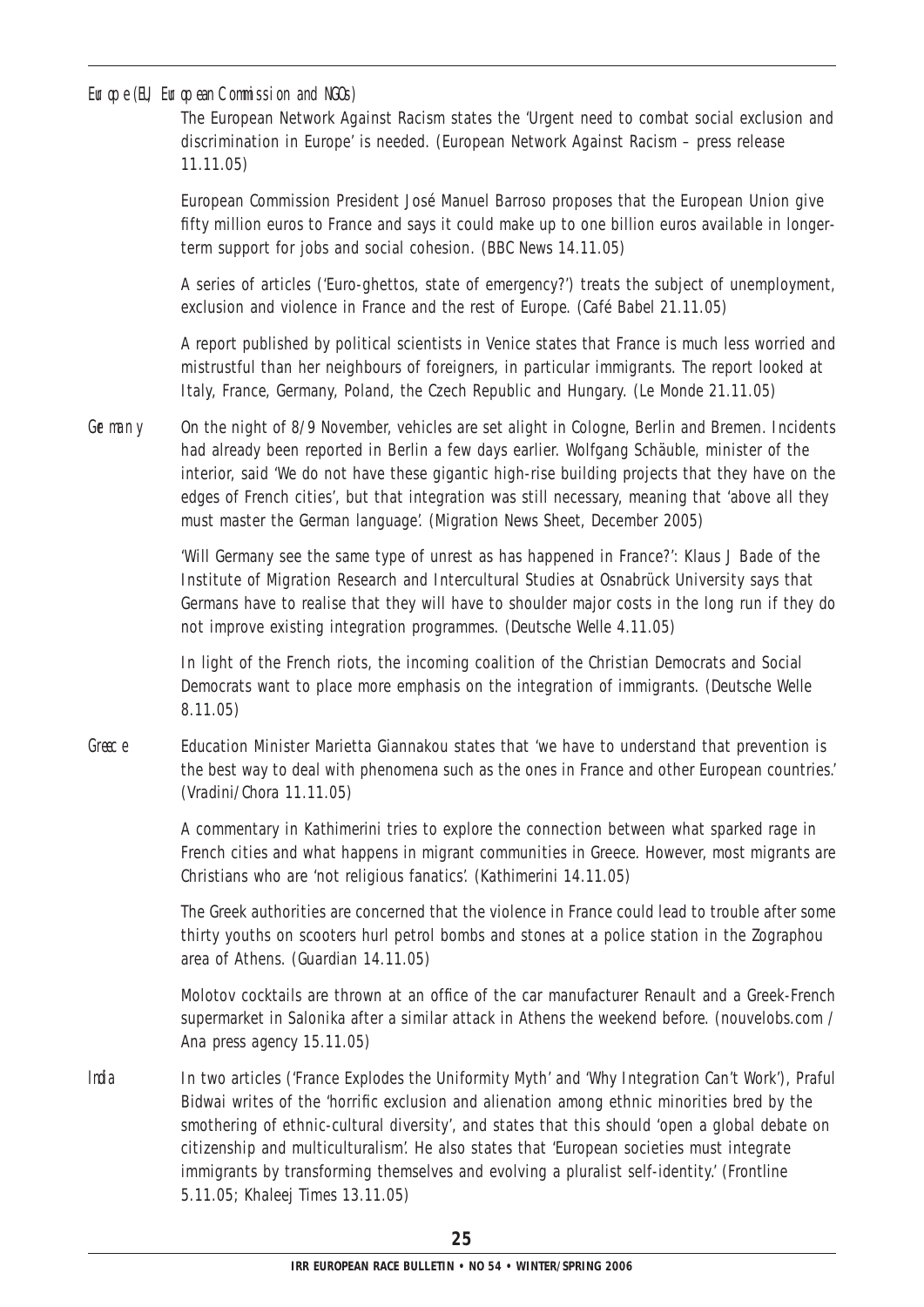| ltay               | Opposition leader Romano Prodi calls for urgent steps to improve the quality of life in<br>immigrant neighbourhoods to keep the trouble from spreading to Italy. (Washington Post<br>8.11.05)                                                                                                                                                                                                                                                                                                                                                                                          |
|--------------------|----------------------------------------------------------------------------------------------------------------------------------------------------------------------------------------------------------------------------------------------------------------------------------------------------------------------------------------------------------------------------------------------------------------------------------------------------------------------------------------------------------------------------------------------------------------------------------------|
|                    | Netherlands The Dutch embassy in Paris warns its citizens to avoid the Seine-Saint-Denis and Val-d'Oise<br>districts in the evening and at night. (The embassies of the US, UK, Japan, Poland and Russia<br>have issued similar warnings.)                                                                                                                                                                                                                                                                                                                                             |
|                    | Urban sociologist Leon Deben believes that the riots will not spread to the Netherlands and<br>says that 'The Netherlands does not have the type of suburbs there are in France.' (Expatica<br>News 7.11.05)                                                                                                                                                                                                                                                                                                                                                                           |
| Russia             | A senior Russian lawmaker, Mikhail Margelov, blames the riots on the failure of Europe to<br>implement measures for the social integration of migrants. (Moscow News 7.11.05)                                                                                                                                                                                                                                                                                                                                                                                                          |
|                    | The Russian media is shocked about what is happening in France. One magazine, Ekspert, stated<br>that the rioters in France were 'for the most part young Islamists'. The media coverage of the<br>French riots has given a voice to racist fears among Russians and right-wing French<br>commentators to criticise France's political correctness towards minority communities. (Le<br>Monde 16.11.05)                                                                                                                                                                                |
|                    | 'A Return of the Proletariat': Boris Kagarlitsky reacts against the clichéd Russian commentaries<br>in which the unrest in France has been put down to the 'Muslim factor' and 'ethnic conflicts'.<br>Instead, he suggests the unrest is that of a modern, disaffected proletariat. (Moscow Times<br>10.11.05                                                                                                                                                                                                                                                                          |
| Sad Araba          | Prince Alwaleed bin Talal bin Abdul aziz Al-Saud of Saudi Arabia reportedly telephoned Rupert<br>Murdoch to complain about news reports of 'Muslim riots' in France. Subsequently, Fox News,<br>whose parent company is News Corporation, changed the title of the coverage to 'civil riots'.<br>(Guardian 12.12.05)                                                                                                                                                                                                                                                                   |
| Spain              | El País offers an analysis of different European integration models, especially those of France,<br>the United Kingdom and Germany. There is also an article suggesting the threat of urban riots<br>in Spain is low. $(El \text{ País } 14.11.05)$                                                                                                                                                                                                                                                                                                                                    |
| Switzeland         | Interior minister, Pascal Couchepin, calls for improved schooling and integration policies to<br>ensure Switzerland is spared the unrest seen in France. (Swiss Info 12.11.05)                                                                                                                                                                                                                                                                                                                                                                                                         |
|                    | Thomas Kessler, a Swiss integration expert, states that 'the sort of suburbs that exist in the<br>French suburbs don't exist here', and also that 'things are different in Switzerland, which since<br>the moment it was founded has been a multicultural place there is no single Swiss language<br>and no Swiss religion. It is only in political terms that Switzerland can be defined as a single<br>entityOur integration policy for [people from the Balkans and Turkey] has not been without<br>its problems, but we are working on putting these right.' (Swiss Info 13.11.05) |
| Unit ed<br>Kingdom | Referring to the French riots, Trevor Phillips of the Commission for Racial Equality warns that<br>a mix of 'inequality, race and powerlessness' can be 'incendiary'. The comments were made at<br>an event marking the fourtieth anniversary of the UK's first anti-discrimination laws. (BBC News<br>9.11.05)                                                                                                                                                                                                                                                                        |
|                    | Jeff Jarvis writes about how the French riots have exposed how both sides can use the World                                                                                                                                                                                                                                                                                                                                                                                                                                                                                            |

Wide Web for their own ends. The riots have prompted new debates about blogs being used to coordinate attacks. (*Guardian* 14.11.05)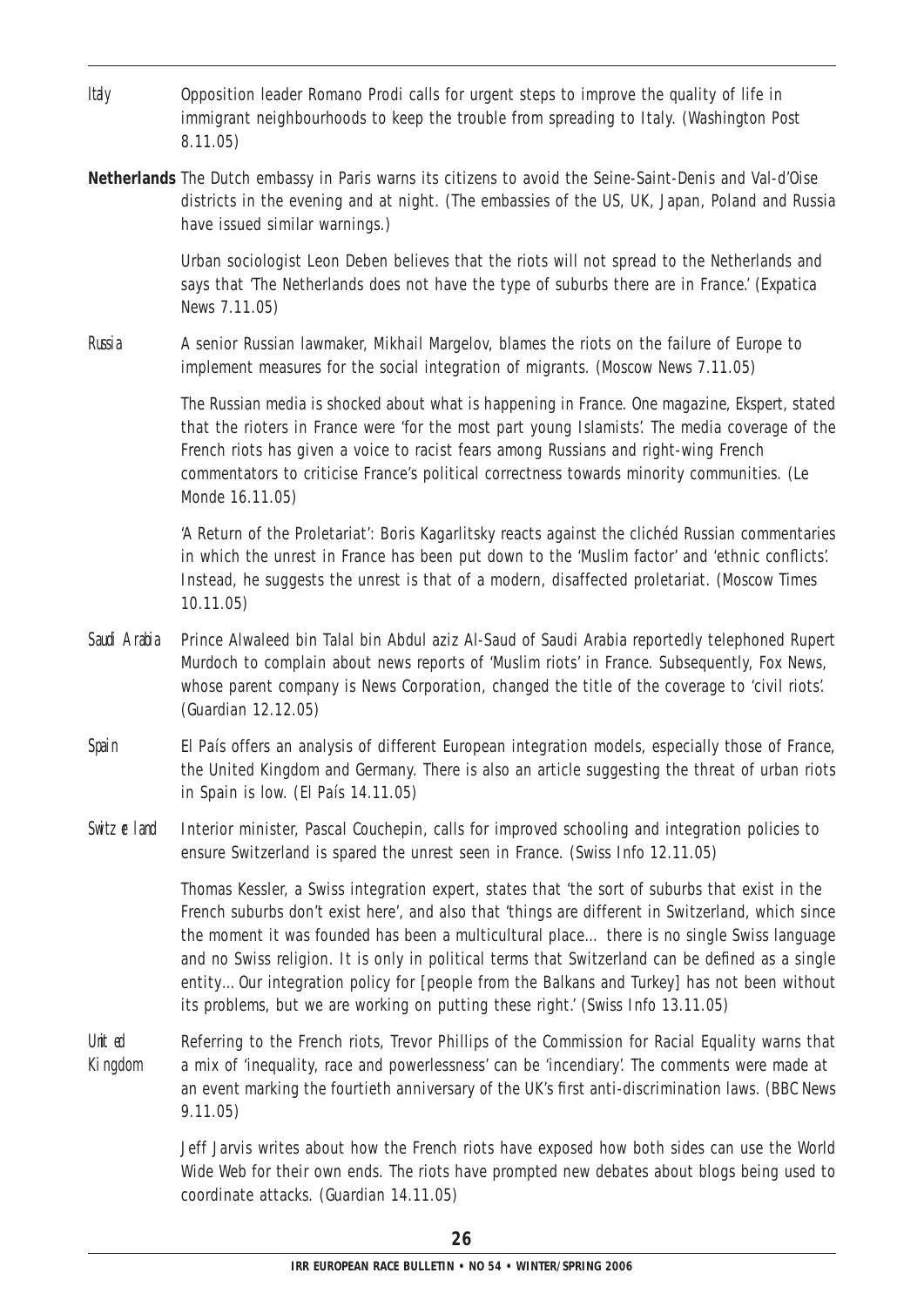Alana Lentin talks of the ineffectual (Republican) nature of French anti-racist and human rights organisations and other intellectuals who cannot see beyond the myths of universalism and meritocracy in France. She sees secularism in France as rooted in a Catholic culture that discriminates against Islam, and declares that France must address its institutionalisation of racist discrimination. (*Open Democracy* 17.11.05)

'Work in progress: one professor was not surprised to see Paris suburbs aflame': A Sheffieldbased geographer is not surprised by the riots in France and refers to urban planning to explain this. (*Guardian* 22.11.05)

Lee Jasper writes about the events in France, stating that they 'stand out as a powerful statement that only by recognising the reality of racism can inclusive societies be fully developed'. (*Blink* 22.11.05)

'A ghettoised, post-colonial France is upon us': Naima Bouteldja writes that the riots are 'ultimately not about two deaths or government arrogance; they are instead about decades of racist segregation, impoverishment, police brutality and disrespect, all now melding together into a fatal poison.' What is needed is a 'deep political and ideological transformation with nothing short of the full recognition of these eternal "immigrants" as full and equal citizens of the Republic.' (*Zmag* 22.11.05)

*Muslim News* devotes four articles to the French riots, focusing on the elements of intifada and jihad present in the rioting, and issues of citizenship, multiculturalism and integration. Articles are written by Salma Yaqoob, Bashir Khan, Abdelwahab El-Affendi and Myriam Blin. (*Muslim News* 25.11.05)

United Triban Violence in France': Paul Silverstein and Chantal Tetreault offer an account of the causes States of the uprisings in France, looking at the 'colonial logic' of the state of emergency law, the policing and economic policies that have engendered the unrest, and the exclusion that has brought about a self-fulfilling prophecy in some young French citizens. (*Middle East Report Online*, November 2005)